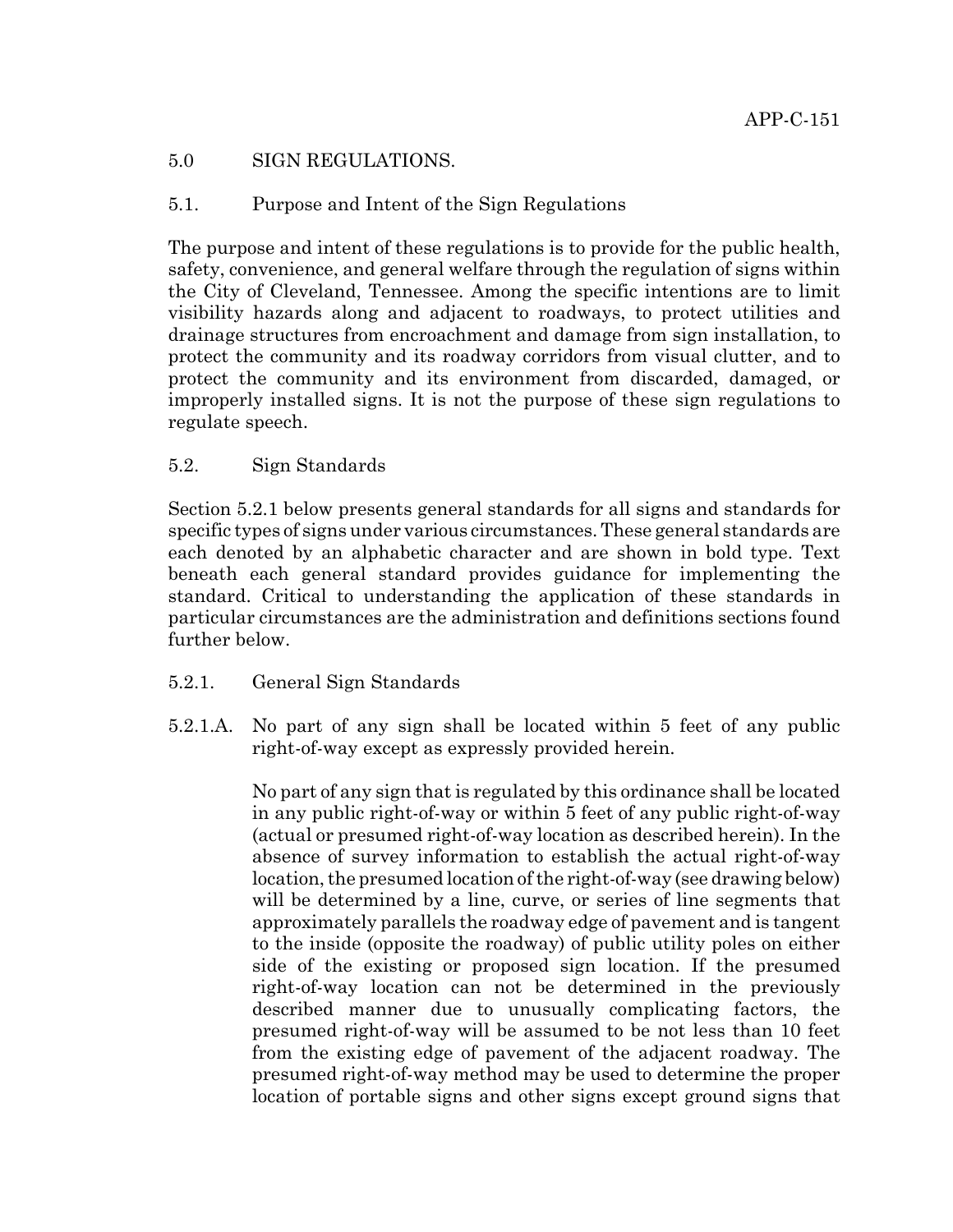require building permits and engineered plans. Ground signs requiring building permits and engineered plans shall require a survey meeting the requirements of this ordinance.



5.2.1.B. No sign shall be located so as to impede the travel of pedestrians.

No sign shall be located so as to impede the travel of pedestrians, including those in wheelchairs and motorized chairs, who are traveling in public sidewalks, or so as to force pedestrians to detour around the sign by using a travel or turning lane of a public street where there is no adjacent public sidewalk.

5.2.1.C. No sign shall be produced or built or erected or installed or located in a manner that violates any applicable building, electrical, fire, or life safety code.

> Where required by any applicable building, electrical, fire, or life safety code, any mandatory plan review, permit, or approval shall be obtained prior to the installation of a sign. Any sign requiring a building permit shall also require a sign permit.

5.2.1.D. No sign shall be located in a manner that would interfere with the safe and convenient operation and maintenance of a utility.

> Compliance with this standard with respect to electrical facilities shall be determined by the application of clearance standards found in the 2007 National Electric Safety Code. Any sign installation which would otherwise be required to go through the Tennessee One Call system for the protection of underground utilities must go through that process for underground utility location. In the absence of stricter conditions of any utility easement or applicable code, no part of any sign structure may be located within 4 feet of any above-ground or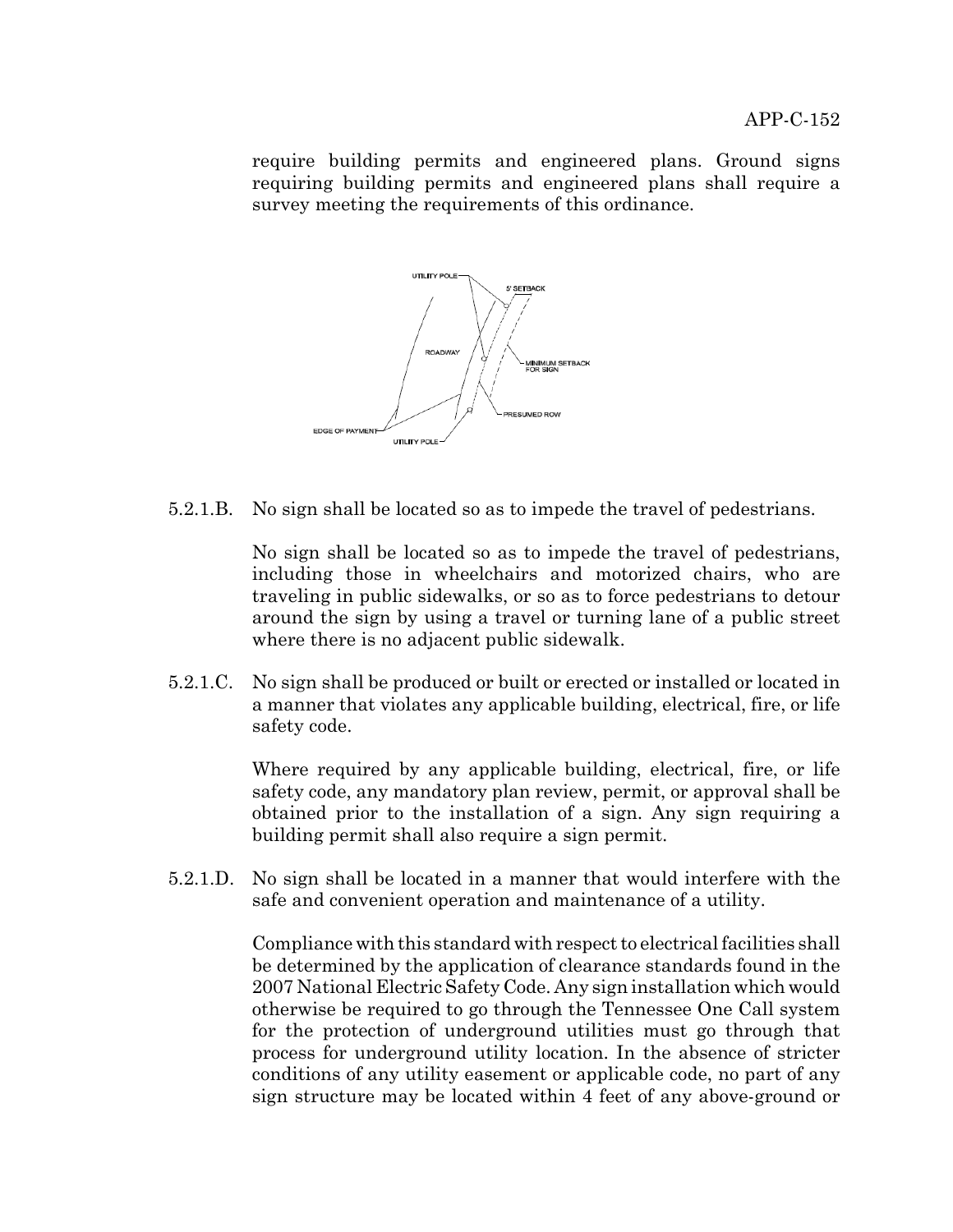underground utility facility or any public or privately maintained drainage structure, unless specifically approved in writing by the affected utility and the City Engineer (the foregoing prohibition does not affect the separation of portable signs from above ground drainage facilities and utility facilities except energized above-ground electrical facilities).

5.2.1.E. No sign shall be located so as to impede visibility by turning motorists.

Observance of required setbacks is important to maintaining visibility but the topography and other features near a sign may also affect where it is possible to safely locate the sign. At an exit drive where the view of oncoming traffic or a conflicting turn movement could be obscured by the location of a sign, the sign face is to be located not higher than 30 inches from the ground or not lower than 7 feet from the ground.

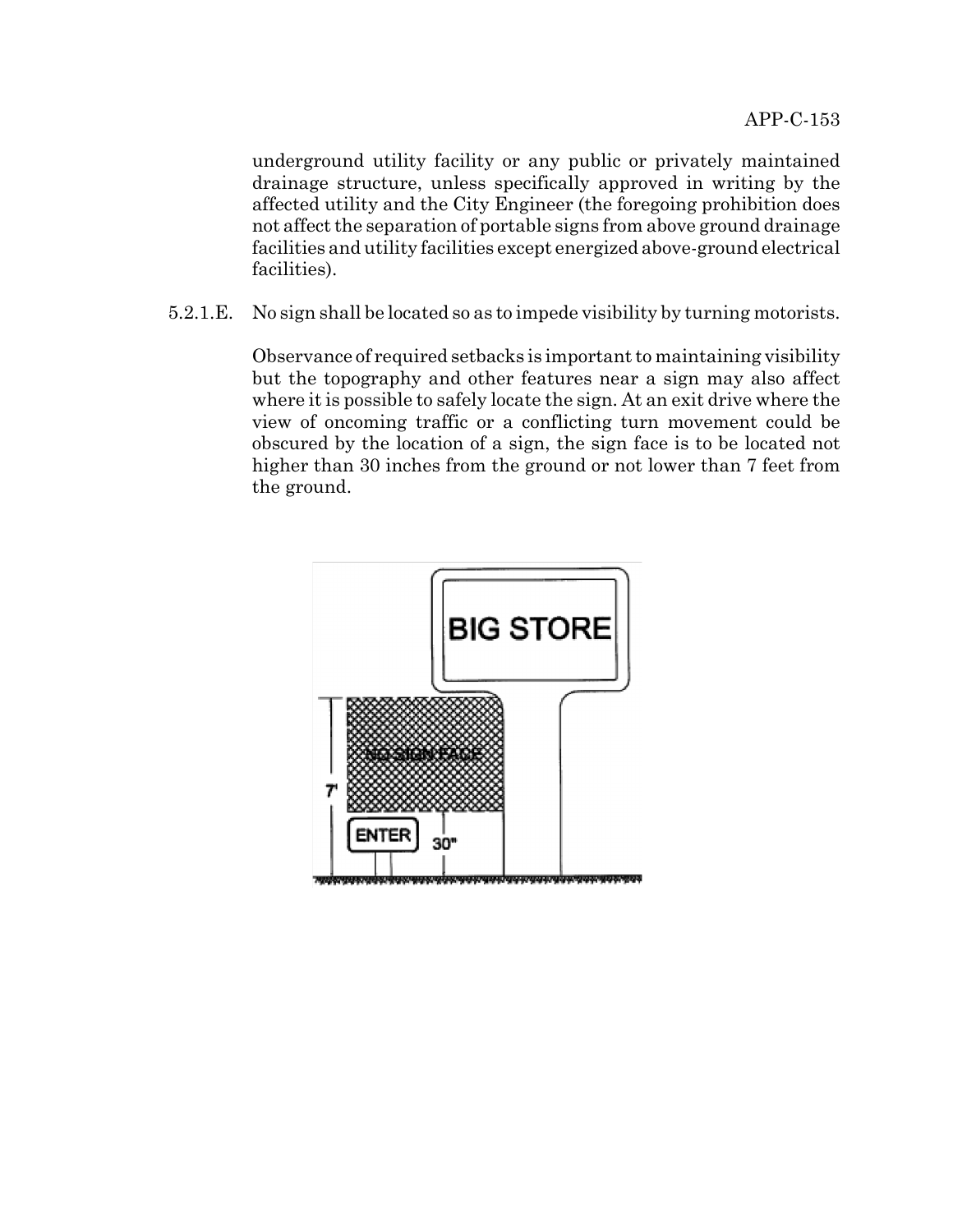Visibility triangles on adjacent streets are to be preserved in accordance with the drawing below:



5.2.1.F. No sign shall be an animated sign as defined herein.

This prohibition includes, but is not limited to, flashing lights and strobe lights inside building windows that are visible from the public right-of-way. Also prohibited are sign designs that incorporate motion through mechanical, electrical, wind-activated, water-activated, or similar means. These prohibitions apply to billboards and all other types of signs visible from the public right-of-way except as otherwise provided herein.

5.2.1.G. No sign of any type that is situated on private property and visible from a public right-of-way shall be made to resemble a traffic control device.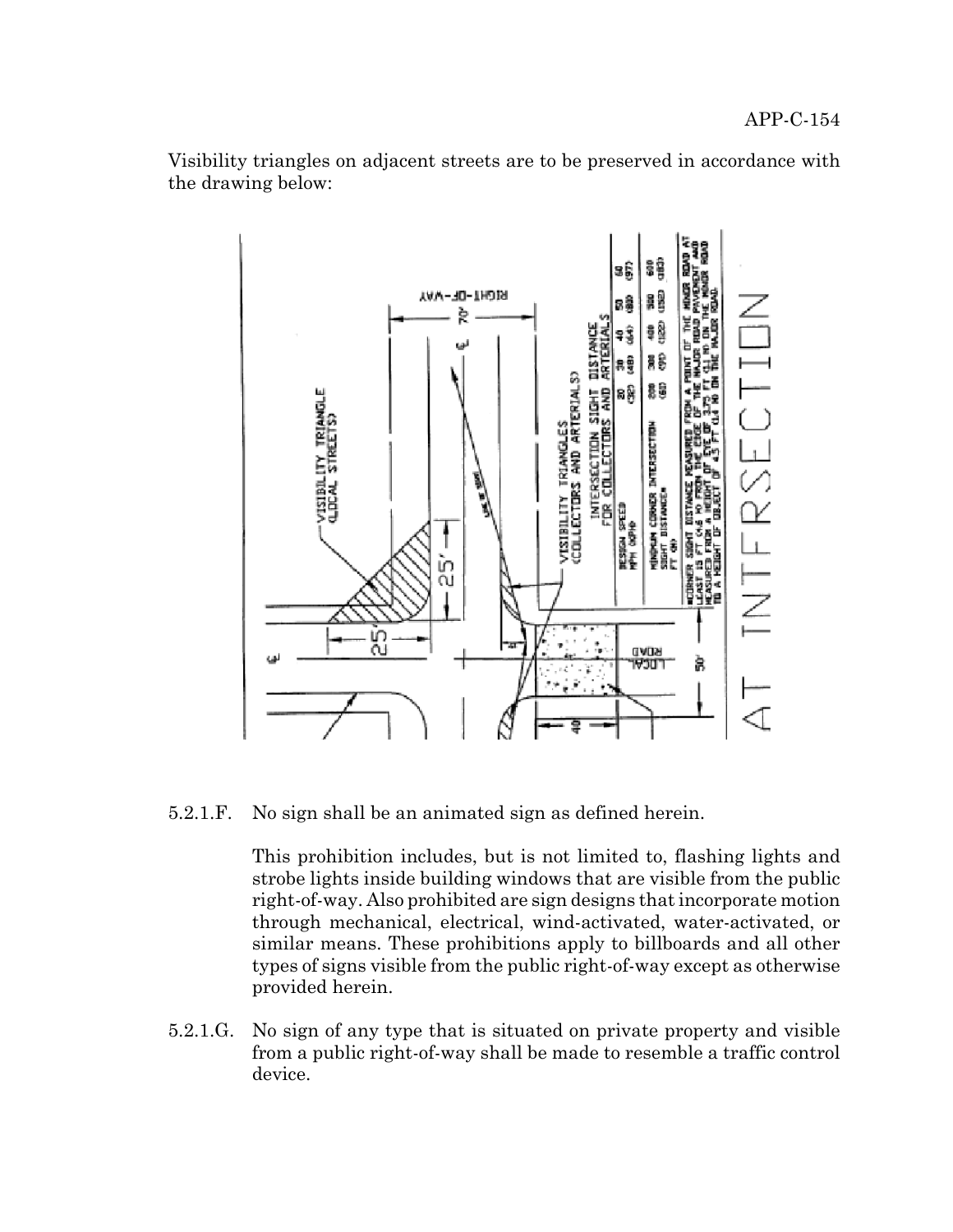Traffic control devices are described in the Uniform Manual of Traffic Control Devices (can be viewed in the City Engineer's office). What is prohibited here is the use of devices like stop signs or traffic signals as a sign to attract attention to a business, property, product, or service rather than for their proper use in traffic control. This is not intended to preclude the placement of appropriate signage for the purpose of traffic control on private driveways (e.g. "stop", "yield to pedestrians", etc.), including in those areas near the intersection of such private driveways with public rights-of-way.

5.2.1.H. No sign of any type shall be allowed to be situated on any property except as allowed by this ordinance.

> This ordinance regulates signs that are intended by their size, placement, or other characteristics to be read from the public right-of-way or to attract the attention of persons in the public right-of-way. This rule is not intended to prohibit signs that otherwise comply with this ordinance where their visibility from the public right-of-way is merely incidental and it is evident from the size and placement of the sign and/or the size of the sign copy that it is intended exclusively for persons on the property where it is located.

5.2.1.I. Signs shall be kept in good repair, or replaced or removed.

No part of the sign copy, sign backing, or sign structure shall be allowed to remain in place if it is bent, torn, ripped, tattered, frayed, broken, cracked, faded, dirty, rusted, rotted, warped, or with blistered or peeling paint, or otherwise visibly damaged or damaged in any other way. This rule is not intended to create an unreasonable requirement that signs be kept in a pristine state but it is intended to require that they remain safe, functional, and reasonably well-maintained so as to not become a hazard or a blighting influence. If a sign is bent over, illegible due to fading, in danger of falling, unsafe in its electrical connections, full of holes, blowing loose, or otherwise showing clear signs of a lack of reasonable maintenance, it must be repaired, replaced, or removed.

5.2.1.J Sign display area for a given sign shall not exceed the maximum allowed by this ordinance.

> The maximum allowable area in square feet is given for the sign display area or sign backing for each sign types in the rules specific to each sign type. A procedure for measurement is described below.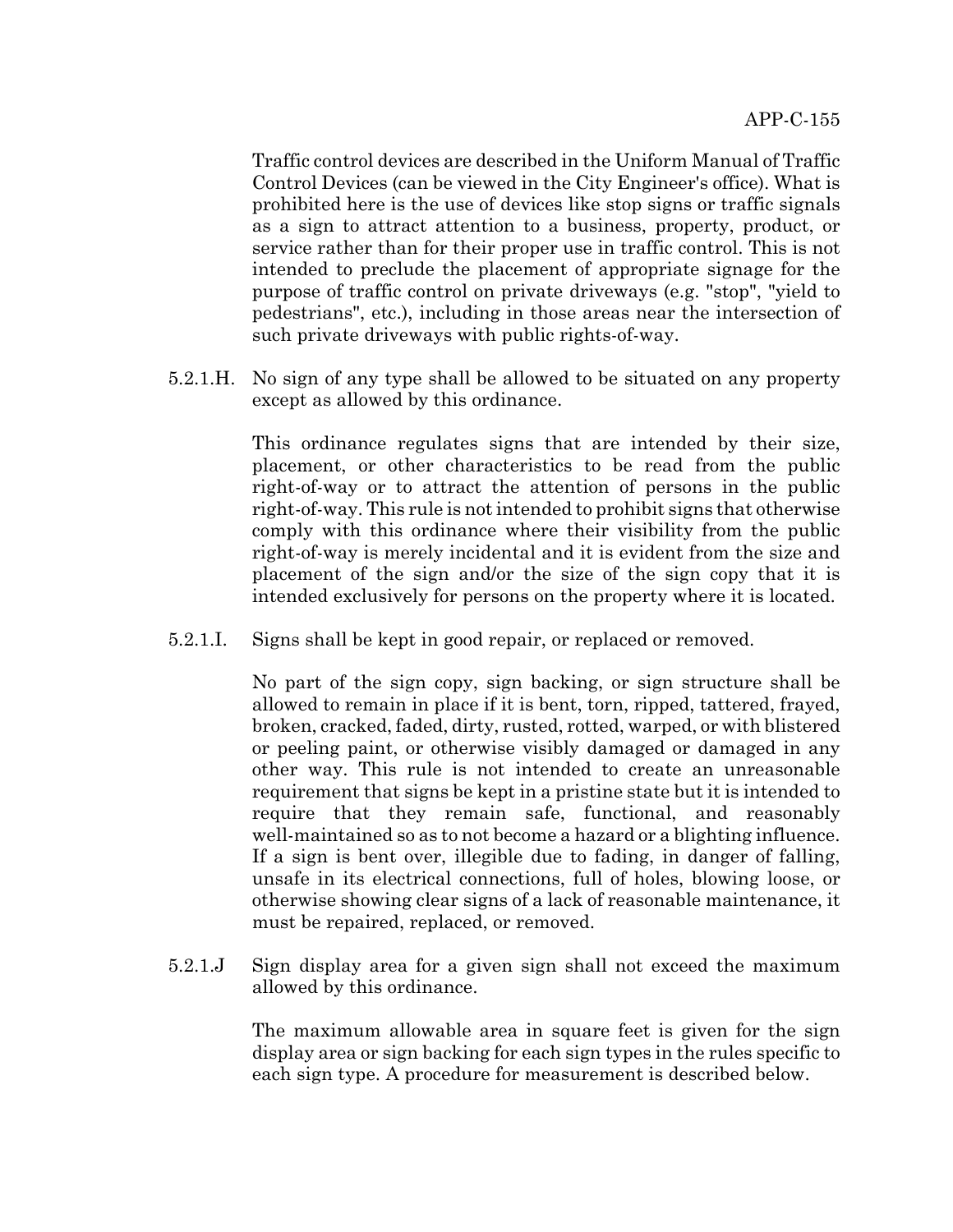Sign display area shall be measured according to the procedures outlined herein. (In the several illustrations that follow, height is denoted by a and length is denoted by b, with a times b being the formula for a rectangle used to calculate the sign display area.) In cases where a permit is required the applicant must submit an elevation drawing of the proposed sign with the necessary dimensions and calculation of the sign display area. Where a permit is not required, the Building Official may perform a courtesy check of the proposed sign display area if a drawing with the appropriate information is supplied (signs are not allowed to exceed the maximum allowable size regardless of whether a permit is required).

(1) Where there is a discernable sign display area that is distinguished from other parts of the sign structure by a frame or border, or by a variation in color, texture, or material so that the sign display area can be distinguished as a polygon from the rest of the sign structure, draw the smallest rectangle that will fit around the polygon [see below for specific instructions on sign cabinets]. Where one or more frames or borders are used to form the polygon, the measurement shall be from the inside edge of outermost frame or border. Within a single sign structure, there may be more than one such polygon, i.e. more than one discernable sign display area, and the total of the areas for the rectangles drawn around these polygons will be the sign display area. When calculating the sign display area, subtract any overlapping area between two or more of the rectangles.

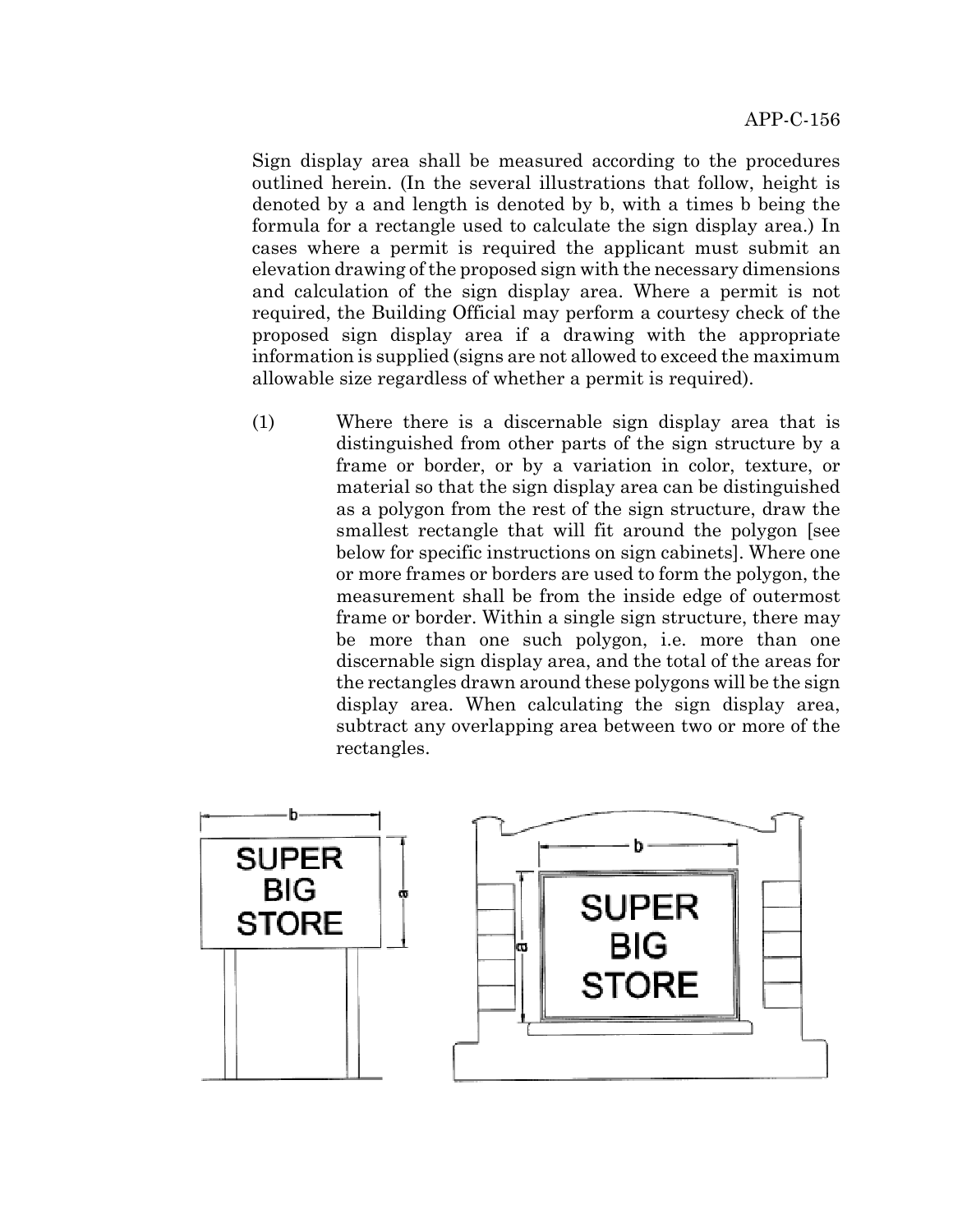(2) Where there is no discernable sign display area and sign copy is painted on or affixed to a surface such as a wall or monument sign structure, the sign area measurement shall be done through the grouping of individual elements of the sign copy. Symbols and drawings, and text and numeric sign copy, including any words, letters, numerals, and punctuation, that can be connected by line segments of 10 feet or less in length will be grouped together and the smallest rectangle that will fit around this grouping will be drawn. Beginning with the symbol, drawing, word, letter, numeral, or punctuation closest to the upper left edge of the sign structure, work downward and to the right drawing connecting line segments of not more than ten feet in length between any two symbols, drawings, words, letters, numerals and punctuation that can be connected in this manner to form a sign copy grouping. This sign copy grouping is to be enclosed in the smallest possible rectangle. Continue this process until rectangles have been formed around all words, letters, numerals, and punctuation on the sign structure. The combined area of the rectangles drawn for all sign copy groupings on a sign structure is the sign display area. When calculating the sign display area, subtract any overlapping area between two or more of the rectangles.



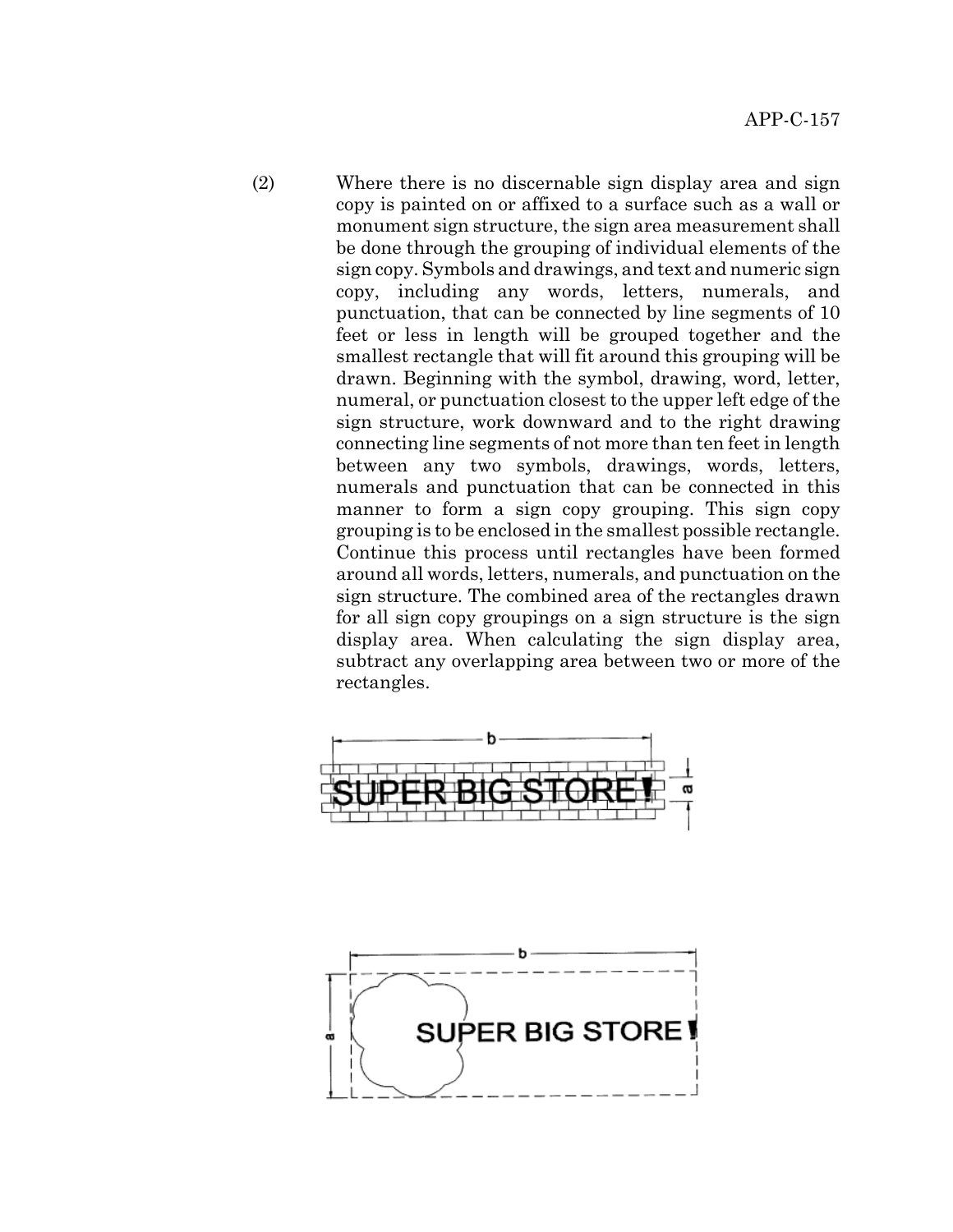

#### **LEGEND**

FACADE AREA =  $a_f \times b_f$ <br>WALL SIGN 1, PAINTED LETTERS ON A WALL, NO DISCERNABLE SIGN<br>DISPLAY AREA - LESS THAN 10" SIGN DISPLAY AREA EQUALS  $a_1 \times b_1$ 

WALL SIGN 2, PAINTED PRICE TAG DESIGN, DISCERNABLE SIGN<br>DISPLAY AREA MORE THAN 10° SIGN DISPLAY AREA EQUALS  $a_2 \times b_2$ 

(3) Sign display areas may exist on more than one sign face on a single sign structure; this is particularly the case with ground signs, canopy signs, and projecting signs but could also exist with other sign types. Sign display area should be calculated for all sign faces to determine the total sign display area for a given sign but where two sign faces overlap such that they are back-to-back or separated by an interior angle of 30 degrees or less the total sign display area should be adjusted to count the sign display area on only one of these sign faces in the overlapping area.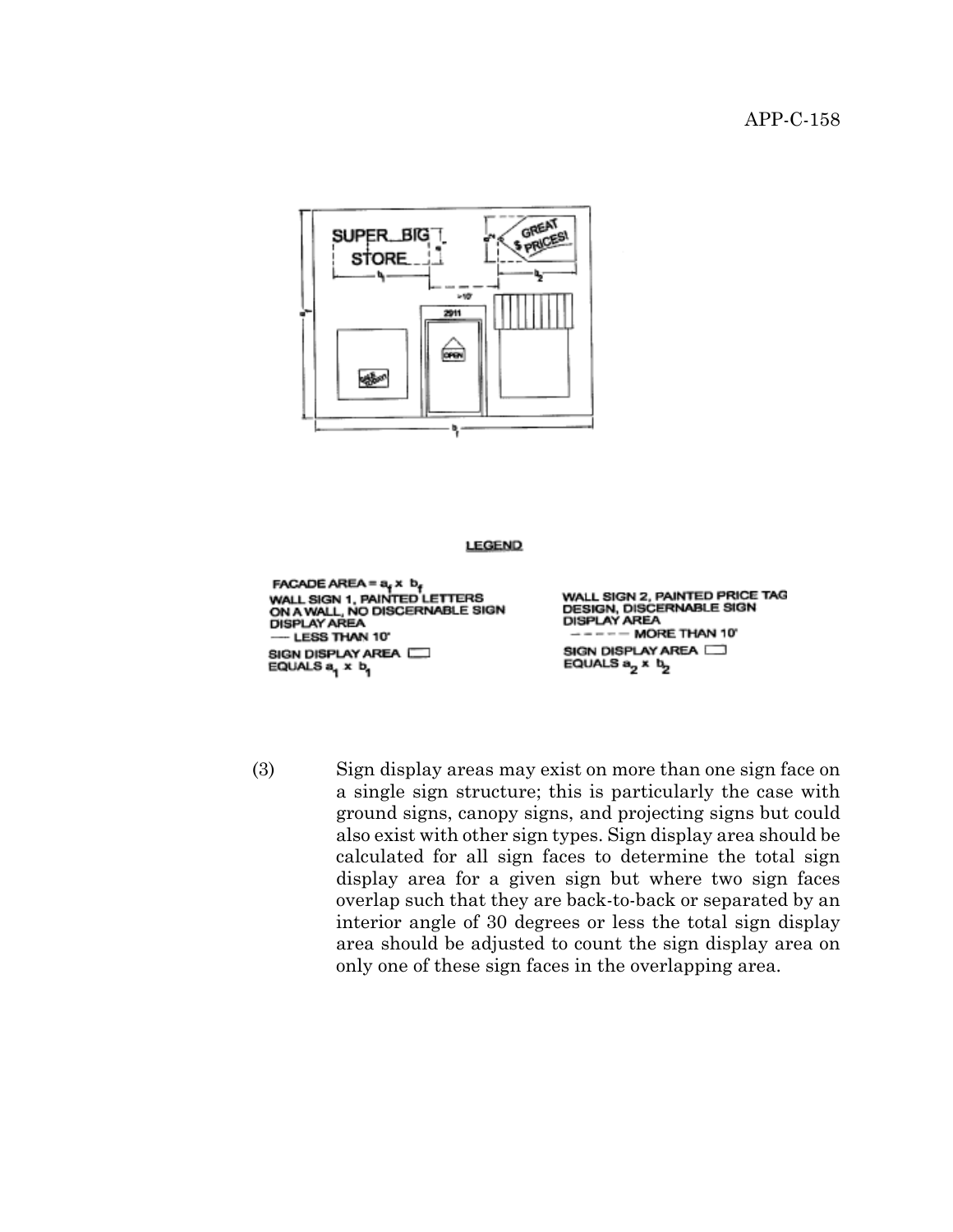

(4) In the case of a banner sign, the sign display area is the smallest rectangle into which the banner will fit when pulled taut.

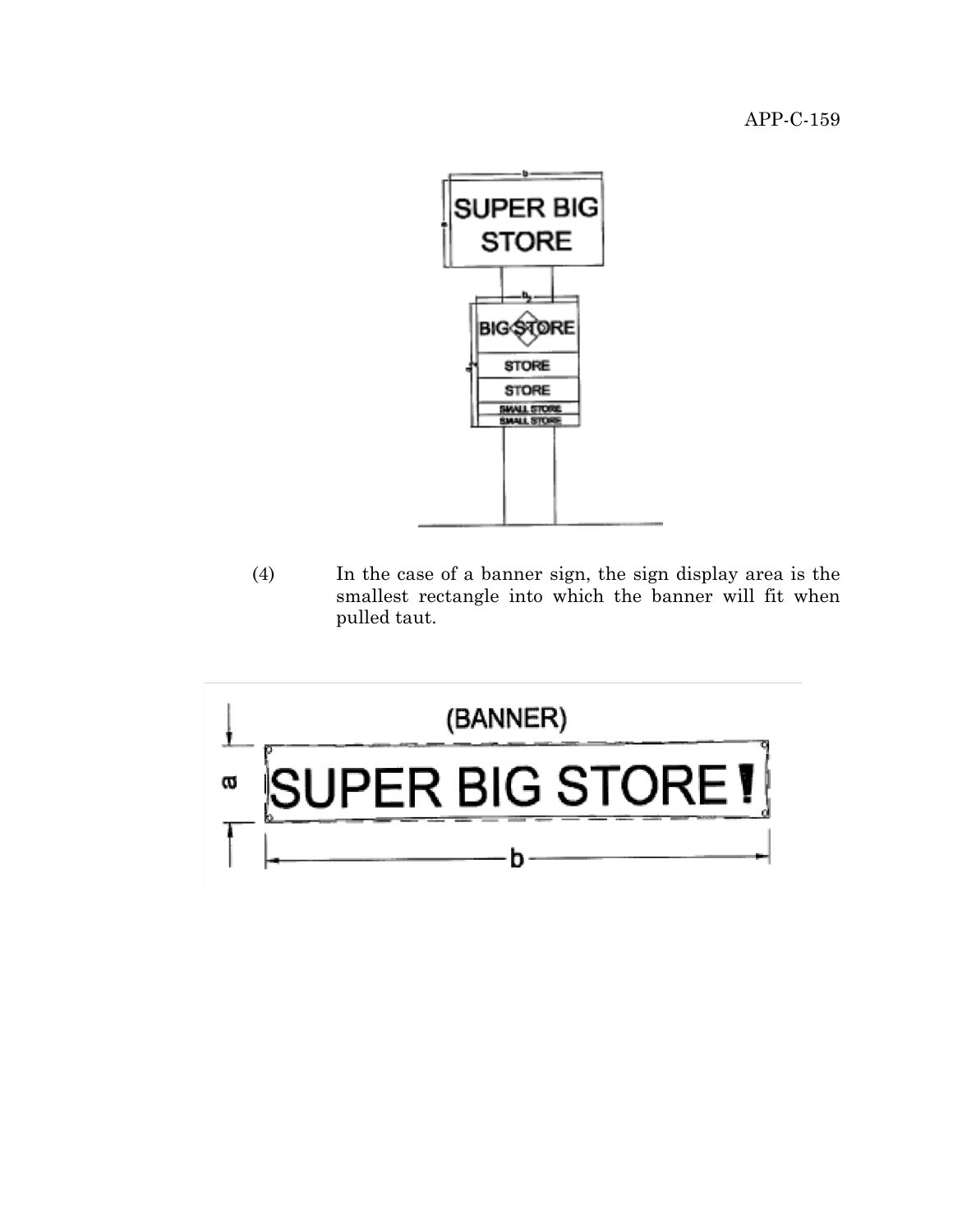(5) In the case of signs with sign cabinets with interior lighting or backlighting, e.g. most Type C portable signs, the method described above for a discernable sign display area shall be followed for calculating the sign display area except that the polygon will be determined by the interior dimensions of the sign display cabinet.



(6) Where sign copy is to be located on a curved or other irregular surface, the dimensions of the sign display area are to be measured as if a flexible measuring tape were stretched across the surface and these dimensions are to be transferred to a single plane and enclosed by the smallest rectangle that will include them, otherwise following the procedures described above for signs with or without a discernable sign display area, as the case may be.

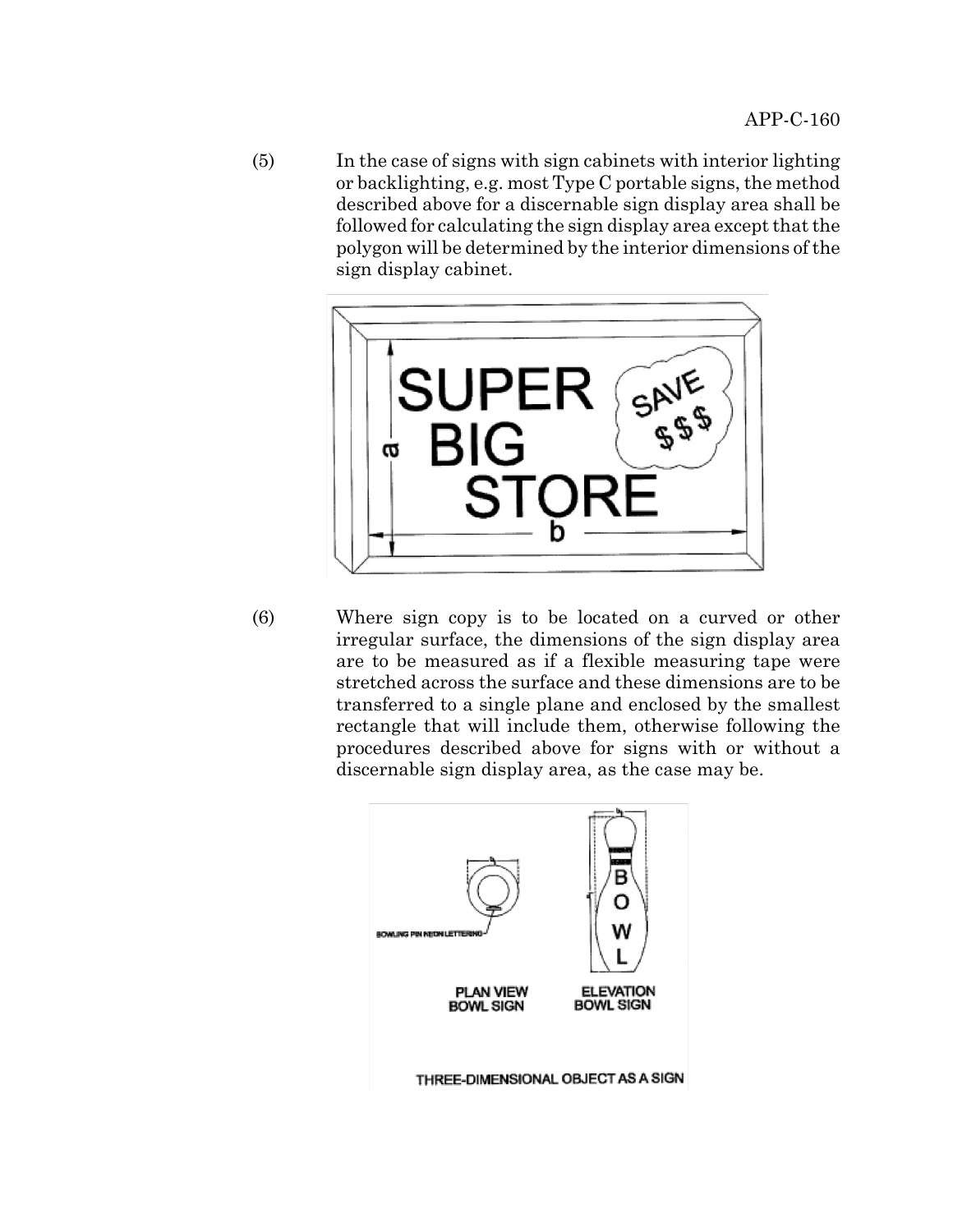5.2.1.K. Lighting of signs shall not be such that it causes discomfort or distraction for passing motorists and pedestrians or such that it otherwise violates this ordinance or other applicable law. Lighting of signs, whether internally or externally lighted, and lighted copy signs are subjects of these sign regulations. Brightness of the illumination of signs shall not be such that it causes discomfort or distraction for passing motorists and pedestrians, and LED (light emitting diode) and similar electronic signs shall be deemed to be causing discomfort and distraction if they fail to meet the guidelines described herein. Electronic reader boards, electronic message centers, LED (light emitting diode) signs and the like shall be equipped with and operated with automatic dimming devices that reduce the brightness of the display during cloudy or dark conditions. It is intended that such LED signs and similar signs be no brighter than is necessary to be visible and legible to motorists and pedestrians in the immediate vicinity during daylight or dark conditions and it is not intended that such signs would be substantially more visible and legible from a greater distance than traditional on-site signs with back-lighting. [Guidelines for LED and similar technology: maximum brightness for signs using LED (light-emitting diode) or other lighting technology where the light source is used to compose the sign copy should not exceed 300 nits under nighttime conditions. A nit equals Candelas per meter squared (cd/m2). A Candela is the amount of luminous flux (total luminous power emitted from a source and expressed in Lumens) per unit solid angle in a given direction. A Lumen is the luminous flux emitted per unit solid angle from a uniform point source whose luminous intensity is 1 Candela. D e f i n i t i o n s f r o m M a r k t e c h O p t o e l e c t r o n i c s www.marktechopto.com/Engineering-Services.]

> Electronic reader boards, electronic message centers, LED (light emitting diode) signs, and the like shall not be within 300' of any residential zoning district unless the view from residences is obscured. The sign display area shall be no more than 50 square feet. Notwithstanding the aforementioned size requirement, commercial complexes with over 100,000 square feet of finished floor space that is either under common ownership or part of a common development plan that includes a signage agreement that allots the allowable LED signage area, and is located within the Commercial Highway zoning district shall be permitted one square foot of LED wall signs and the like for every 1000 square foot of finished floor space but not exceeding over 200 square feet total nor 100 square feet in any one sign.

> Lighting of signs shall not be done in a manner so as to produce motion or animation as defined herein; however, this is not intended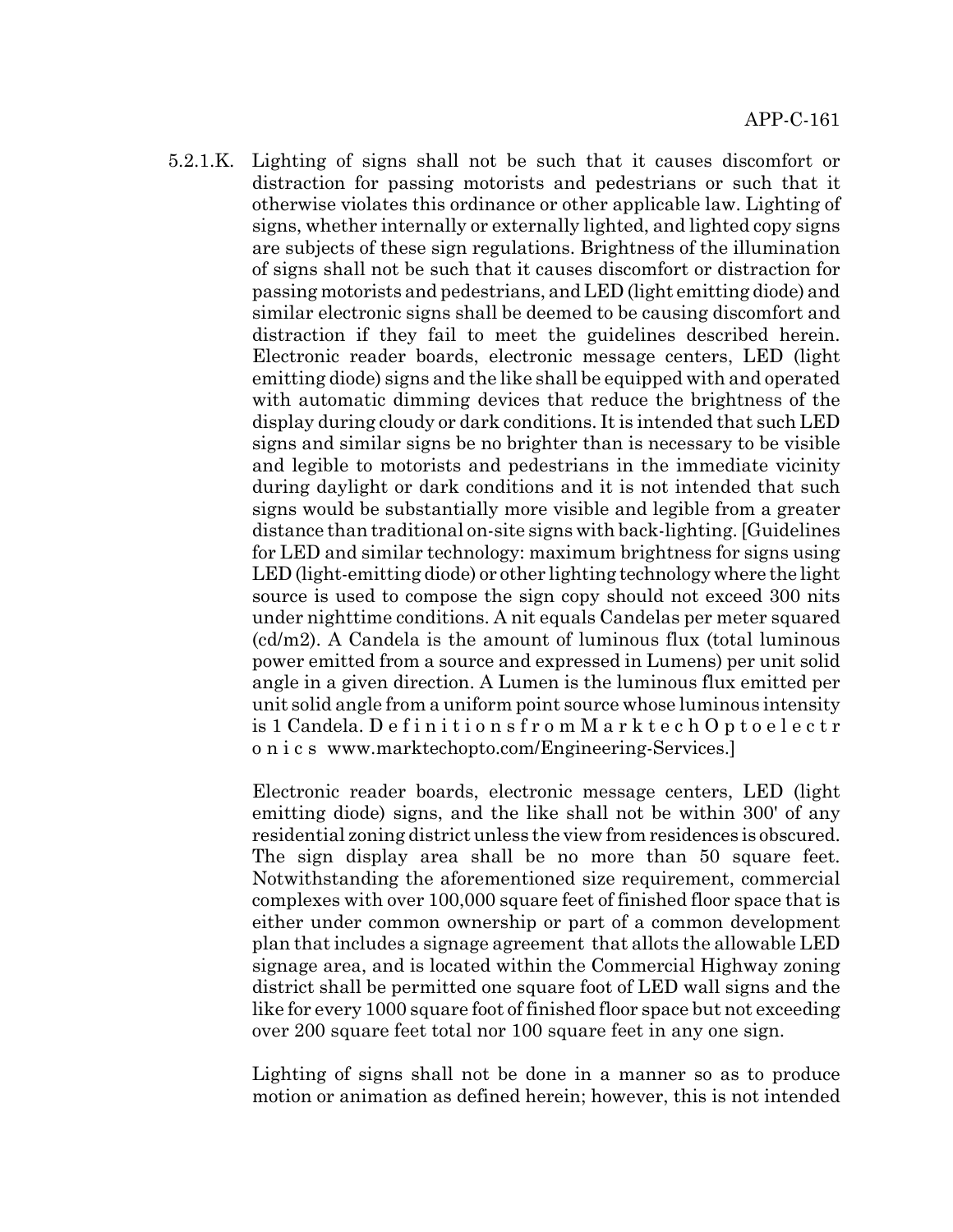to prohibit the scrolling of an image onto a sign face provided that the entirety of the sign copy remains stationary for a period of at least six seconds. The lighting of the sign shall be sustained and not flashing or blinking or pulsing. The focus of external lighting shall be on the sign backing and shall be shielded so as to prevent glare onto an adjacent public right-of-way or into the eyes of motorists or onto adjacent property. Where external lights are mounted below a sign, at or near ground level, they shall be shielded by landscaping on the side opposite the sign. Monument signs, pole signs, wall signs, canopy signs, awning signs, roof signs, and Type C portable signs are allowed to be internally or externally illuminated except where otherwise prohibited by this ordinance. (as amended by Ord. #2014-24, June 2014, and replaced by Ord. #2015-07, March 2015)

- 5.2.1.L. No sign that is regulated by this ordinance and which is an off-premise sign with a sign display area greater than 32 square feet is allowed unless it conforms to the regulations in this ordinance for billboards.
- 5.2.2. Specific Standards by Sign Type
- 5.2.2.A. Ground Signs (not Portable)
	- (1) Sign permits are required.
	- (2) Building permits shall be obtained for ground signs where required by the Building Code. The Building Official may require plans sealed and signed by a Tennessee-registered professional engineer (criteria for determining whether engineered plans are required are if the sign display area exceeds 100 square feet, or if the sign will be over 20 feet tall, or if engineered plans are otherwise required by the Building Code or by Tennessee's Board of Architectural and Engineering Examiners). Ground signs requiring building permits and engineered plans shall require a survey of the property frontage along which the sign is to be located showing the center line of the roadway, the existing edge of pavement, any utilities and utility easements, any drainage structures, any driveways and sidewalks, and any other permanent structures, signs and traffic control devices. The survey shall identify the location of the proposed sign and cover the property to a depth of at least 5 feet behind all parts of the proposed sign along the entire width of the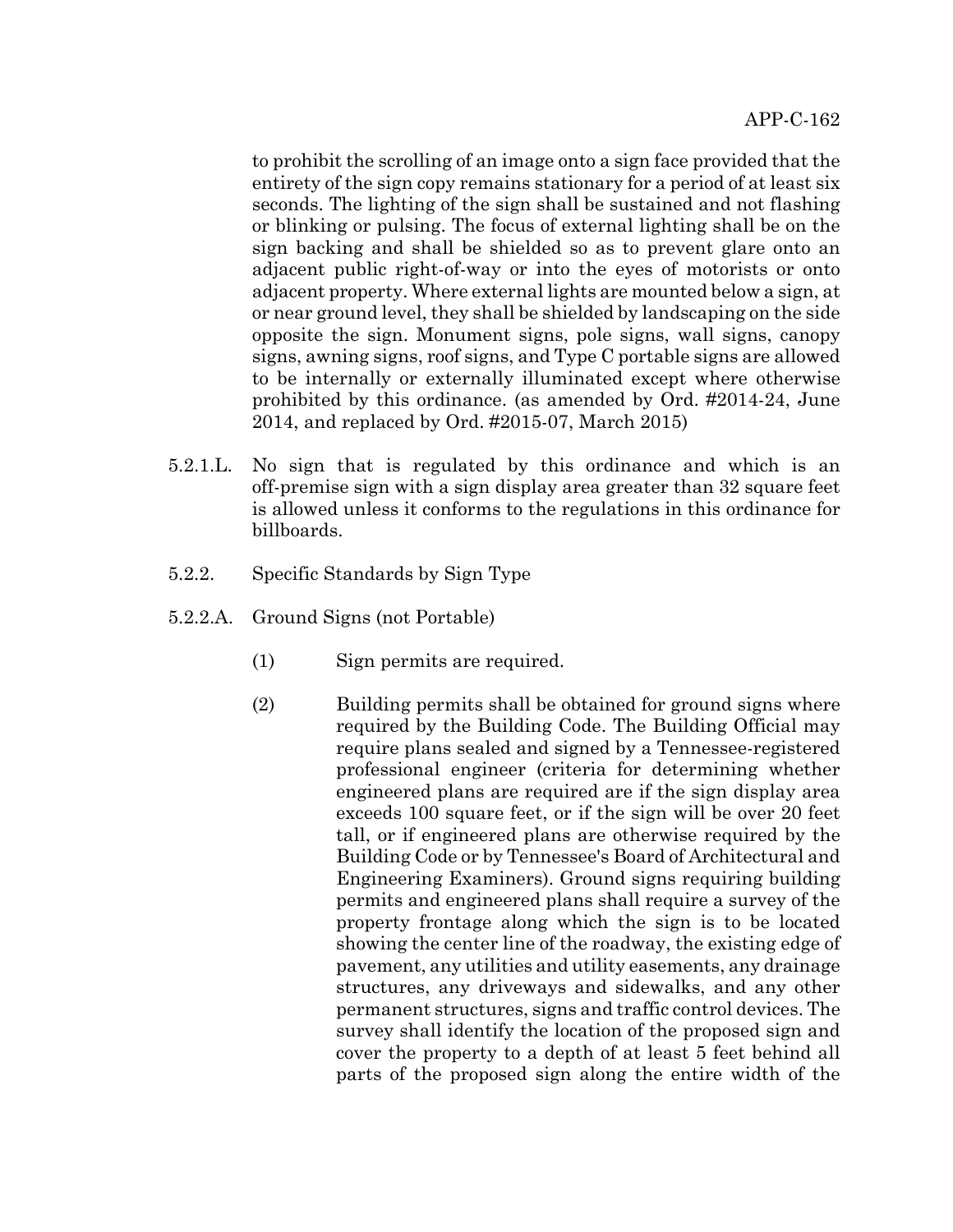property frontage. In the case of a corner lot, the foregoing survey information shall be provided for both frontages.

- (3) Sign structures exceeding 15 feet in height from the ground shall not have a width as measured horizontally in an exterior elevation view at any point above the ground, exclusive of any sign display area or sign backing, which is more than 50% of the sign's height.
- (4) Developments with residential or non-residential uses may have monument or pole signs subject to the provisions of this ordinance (mixed uses that are 25% or more residential by land area or floor area are treated as non-residential development for ground signage calculation). Each development is entitled to at least one monument or pole sign along its primary street frontage, with the maximum sign display area of said sign to be determined by the table below, provided that the building(s) is at least 10 feet behind the public right-of-way along that frontage. The limits on the number and size of allowable ground signs are determined by considering the rules in this section governing ground signs in conjunction with the following table:

| Allowable Ground<br>Sign(s)                                                                                                 | Development Type                                                       | Development Size                                                      | Adjacent Roadway<br>Frontage(s) |
|-----------------------------------------------------------------------------------------------------------------------------|------------------------------------------------------------------------|-----------------------------------------------------------------------|---------------------------------|
| 2 (but zero if fewer<br>than 10 dwelling units<br>or residential lots).<br>Sign display area 32<br>sq. ft. or less per sign | Residential<br>subdivision or<br>multi-unit residential<br>development | 10 or more dwelling<br>units or residential<br>lots                   | <b>NA</b>                       |
| 1 per adjoining 2-lane<br>street with at least<br>100 feet of frontage.<br>Sign display area not<br>to exceed 100 sq. ft.   | Non-residential                                                        | Less than 3 ac or less<br>than 100,000 under<br>single roof           | 2 travel lanes                  |
| 1 per adjoining 4-lane<br>street with at least<br>100 feet of frontage.<br>Sign display area not<br>to exceed $150$ sq. ft. | Non-residential                                                        | Less than 3 ac or less<br>than $100,000$ sq. ft.<br>under single roof | 4 or more travel lanes          |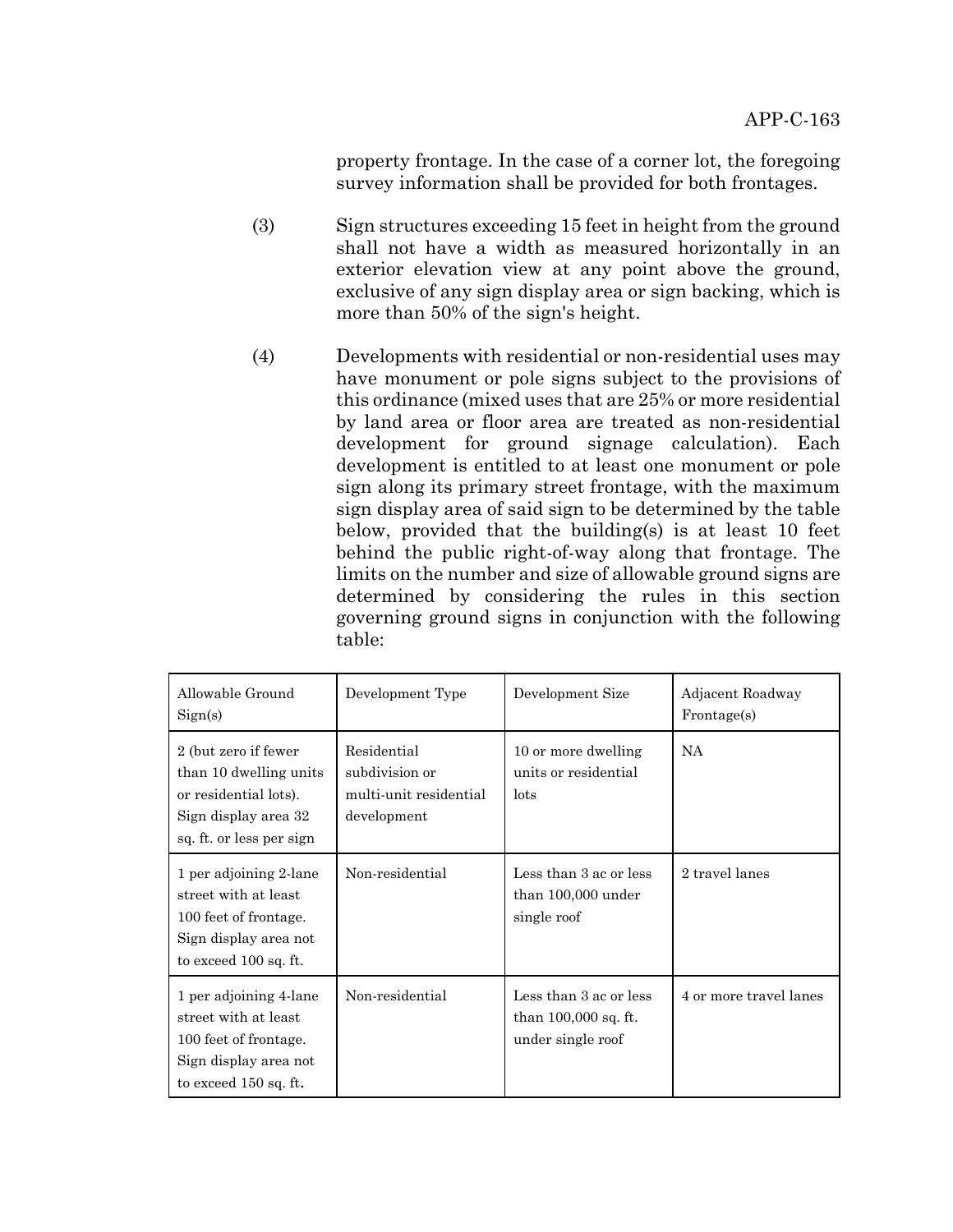| 1 per adjoining street<br>with at least 100 feet<br>of frontage. Sign<br>display area not to<br>exceed $300$ sq. ft. in 1<br>ground sign and not<br>more than 150 sq. ft.<br>in other ground | Non-residential | 3 ac or more or at least<br>100,000 sq. ft. under a<br>single roof | <b>NA</b> |
|----------------------------------------------------------------------------------------------------------------------------------------------------------------------------------------------|-----------------|--------------------------------------------------------------------|-----------|
| $sign(s)$ .                                                                                                                                                                                  |                 |                                                                    |           |

(5) Where there is a tract, parcel, or lot of at least two acres in size with commercial or industrial zoning (zoning for these uses may also be through PUD process) that is within 1000 feet of an I-75 interchange, it is entitled to one (1) on-site interstate-oriented sign that is at least 75 feet high provided that no other sign on the property exceeds 60 feet in height. A portion of the sign display area for this on-site interstate-oriented sign may be a changeable copy sign that can be an electronic sign presenting a monochromatic display of alphanumeric characters without flashing, motion, or the appearance of motion. This sign is in addition to other ground sign(s) that may be located on the property. However, this provision allowing an additional interstate-oriented sign shall not apply if any other sign on the property exceeds 60 feet in height. No sign installed in accordance with this paragraph shall be an off-premise sign. No sign installed under this paragraph shall be in violation of the Tennessee Department of Transportation rules for on-premise signs as promulgated in the administrative rules for the control of outdoor advertising, most particularly in 1680-2-3-.06 of Tennessee's Administrative Rules. It is the intent of this paragraph to allow a larger interstate-oriented on-site sign with a larger changeable copy area for a larger site if that sign advertises more than one on-site business located on a larger site that otherwise meets the zoning and distance criteria of this paragraph, in accordance with the parameters in the table below:

| On-Site Interstate Oriented Signs |                                       |                                            |                                               |
|-----------------------------------|---------------------------------------|--------------------------------------------|-----------------------------------------------|
| Minimum Site Size<br>(Acres)      | Minimum on-site<br>businesses on sign | Maximum sign display<br>area (square feet) | Maximum Changeable<br>Copy Area (square feet) |
| 2.00-2.99                         |                                       | 350                                        | 100                                           |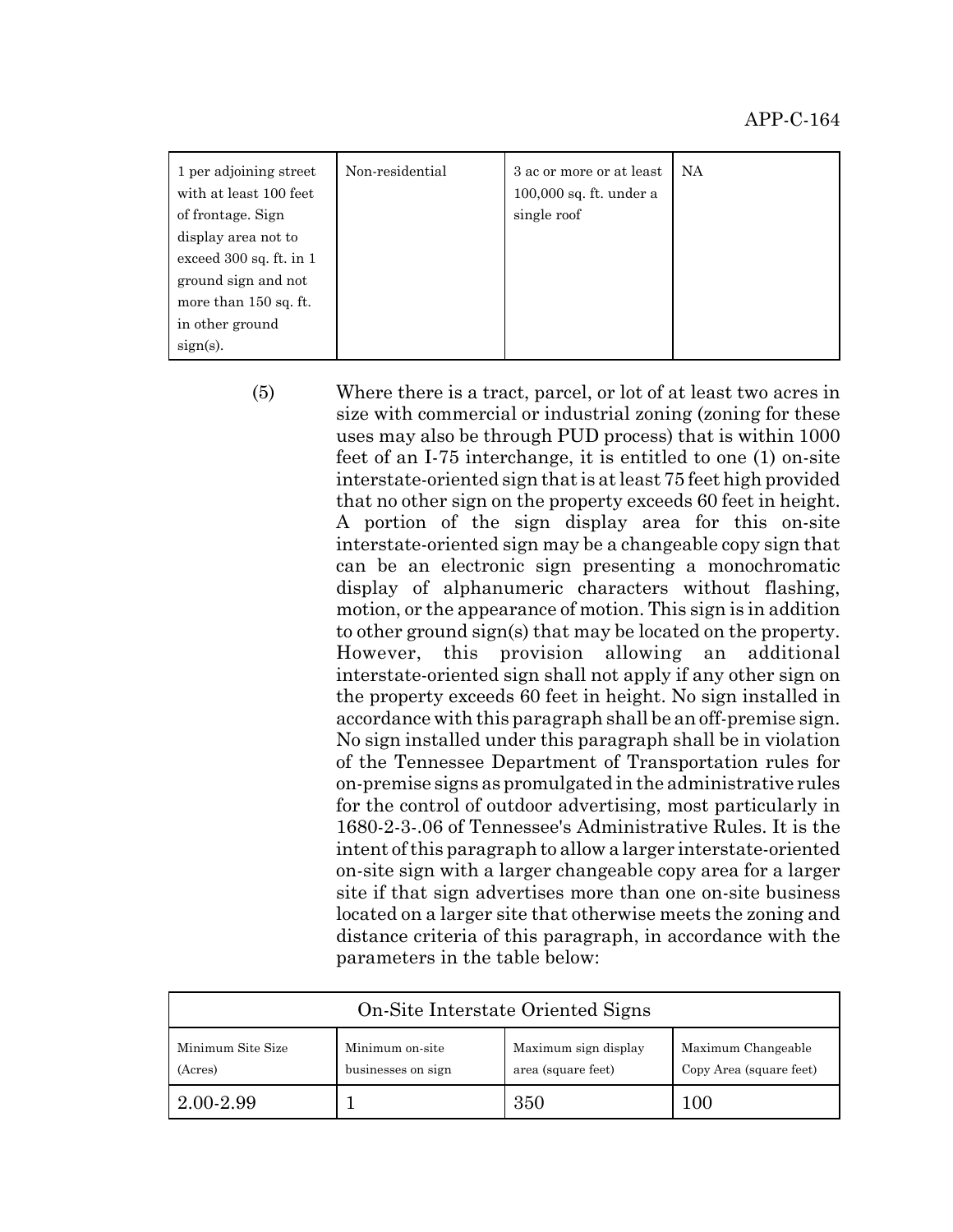| $ 3.00 - 3.99 $ | ↵      | 600      | 200 |
|-----------------|--------|----------|-----|
| 4.00 and above  | 2<br>ಲ | $1000\,$ | 300 |

(as amended by Ord. #2012-02, Feb. 2012)

## 5.2.2.B. Wall Signs, Canopy Signs, and Awning Signs

- (1) The signable square footage for all wall signs, canopy signs, and awning signs, individually or in combination, shall not exceed 40% of the area of the facade on which they are located. The signable square footage may be allocated over the façade in one or more sign display areas. The sign backing for any portable signs (e.g. banners) displayed as wall signs would count toward the 40%. The sign display area of any mansard sign and/or roof sign shall be counted against the maximum allowable wall signage.
- (2) No sign backing or sign structure for a wall sign, canopy sign, or awning sign shall be located so as prevent a door or window from operating as designed, or in a manner which blocks any fire escape, building drainage, ventilation, or any required clearance for any mechanical equipment, or any utility connection or fire department connection.
- (3) Building permits shall be obtained for wall signs, canopy signs, and awning signs where required by the Building Code. The sign installer or property owner will be required to demonstrate that the existing and proposed wall signage do not exceed the maximum allowable wall signage. An engineered plan will be required by the Building Official if an engineered plan is otherwise required by the Building Code or the requirements of Tennessee's Board of Architectural and Engineering Examiners.
- (4) Wall signs, canopy signs, and awning signs in R1, R2, R3, R4, and RA zoning districts are not allowed on residential structures containing fewer than five dwelling units and are not allowed to be internally or externally lighted.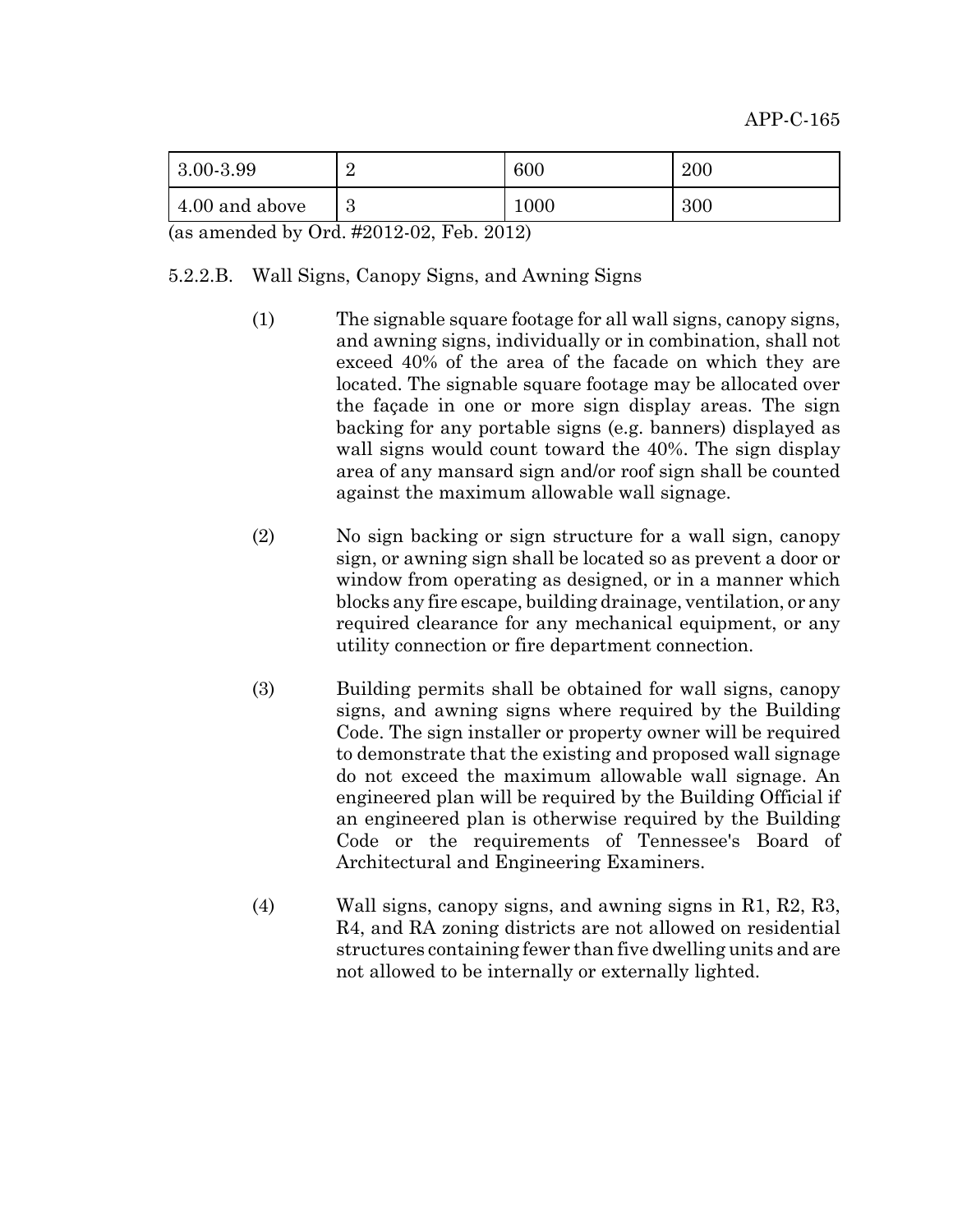| <b>Characteristics of Portable Sign Types</b> |                                                        |             |             |
|-----------------------------------------------|--------------------------------------------------------|-------------|-------------|
|                                               | <b>Size</b>                                            | Lighting    | Electronics |
| Type A                                        | 4 square feet or less                                  | Not Allowed | Not Allowed |
| Type B                                        | More than 4 sq. ft. but<br>not more than 32 sq.<br>ft. | Not Allowed | Not Allowed |
| Type C                                        | $32$ sq. ft. or less                                   | Allowed     | Allowed     |

## 5.2.2.C. Portable Signs

For purposes of this ordinance, all portable signs which have four square feet or less of sign backing and which are not designed to incorporate lighting or other electronics shall be classified as Type A portable signs; portable signs which have more than four square feet of sign backing and which are not designed to incorporate lighting or other electronics shall be classified as Type B portable signs; and portable signs which are designed to incorporate lighting or other electronics shall be classified as Type C portable signs.

- (1) No portable sign of any type shall have a sign display area greater than 32 square feet.
- (2) All Type C portable signs shall be legibly marked with the name, address, and telephone number of the sign owner.
- (3) No flashing or intermittent lights shall be activated on or within a Type C portable sign. Type A and Type B signs shall not be lighted or illuminated in any way except through incidental ambient light in the sign location.
- (4) No part of any portable sign shall be at a height of greater than 10 feet from the ground except within five feet of a building or building canopy.
- (5) No part of any portable sign shall be within 10 feet of a driveway entrance to a public street.
- (6) Type B and Type C portable signs shall be configured and installed so as not to present a hazard during wind events. Type B portable signs with a sign backing of more than 16 square feet must utilize a lightweight sign backing and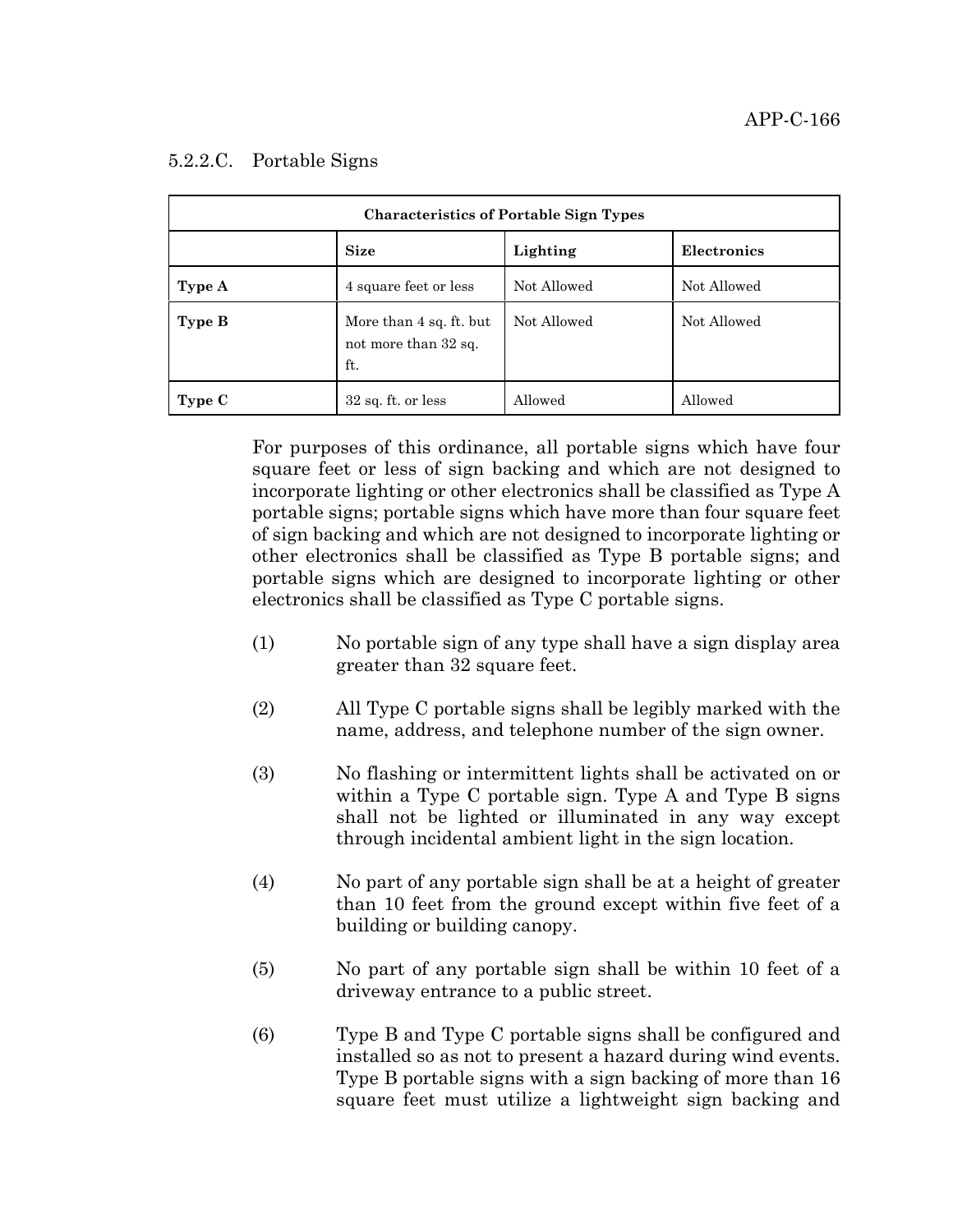avoid heavy, dense material such as plywood. Type C portable signs must be installed according to the instructions of the manufacturer so as to avoid being blown over or torn down in a 80 mph wind event, or installed so as to turn over once and then remain in place in such a wind event (in such case, installation shall allow a clear area equal to the height of the sign on either side of it).

- (7) The sign backing of portable signs that are displayed as wall signs will be counted in determining whether the sign display area for wall signs is being exceeded.
- (8) Type A, Type B, and Type C portable signs do not require building permits or sign permits but they must otherwise comply with the requirements of this ordinance.
- (9) No portable sign of any type shall be located on any property without the express permission of the owner of that property.
- (10) This paragraph addresses standards for portable signs of all types. Unless otherwise stated, or unless modified by a zoning overlay district, the sign standards stated for each land use type shall apply in all zoning districts. No portable sign of any type that is on a lot, tract, or parcel developed with only residential use(s) shall be more than 4 feet in height.. The table below gives the number of portable signs of each type that are allowed on a tract, lot, or parcel of a given size and a given land use (for purposes of this table home occupations do count as non-residential uses):

|                                    | Type A                | Type B                   | Type C                   |
|------------------------------------|-----------------------|--------------------------|--------------------------|
| $0.49$ ac. Or less                 | 4 if residential land | 0 if residential land    | 0 if residential land    |
|                                    | use: $5$ if           | use or vacant land; 1 if | use or vacant land; 1 if |
|                                    | non-residential land  | non-residential land     | non-residential land     |
|                                    | use; 1 if vacant land | use                      | use                      |
| $0.5 \text{ to } 0.99 \text{ ac}.$ | 5 if residential land | 1 if residential land    | 0 if residential land    |
|                                    | use; $6$ if           | use or vacant land; 2 if | use or vacant land; 1 if |
|                                    | non-residential land  | non-residential land     | non-residential land     |
|                                    | use; 2 if vacant land | use                      | use                      |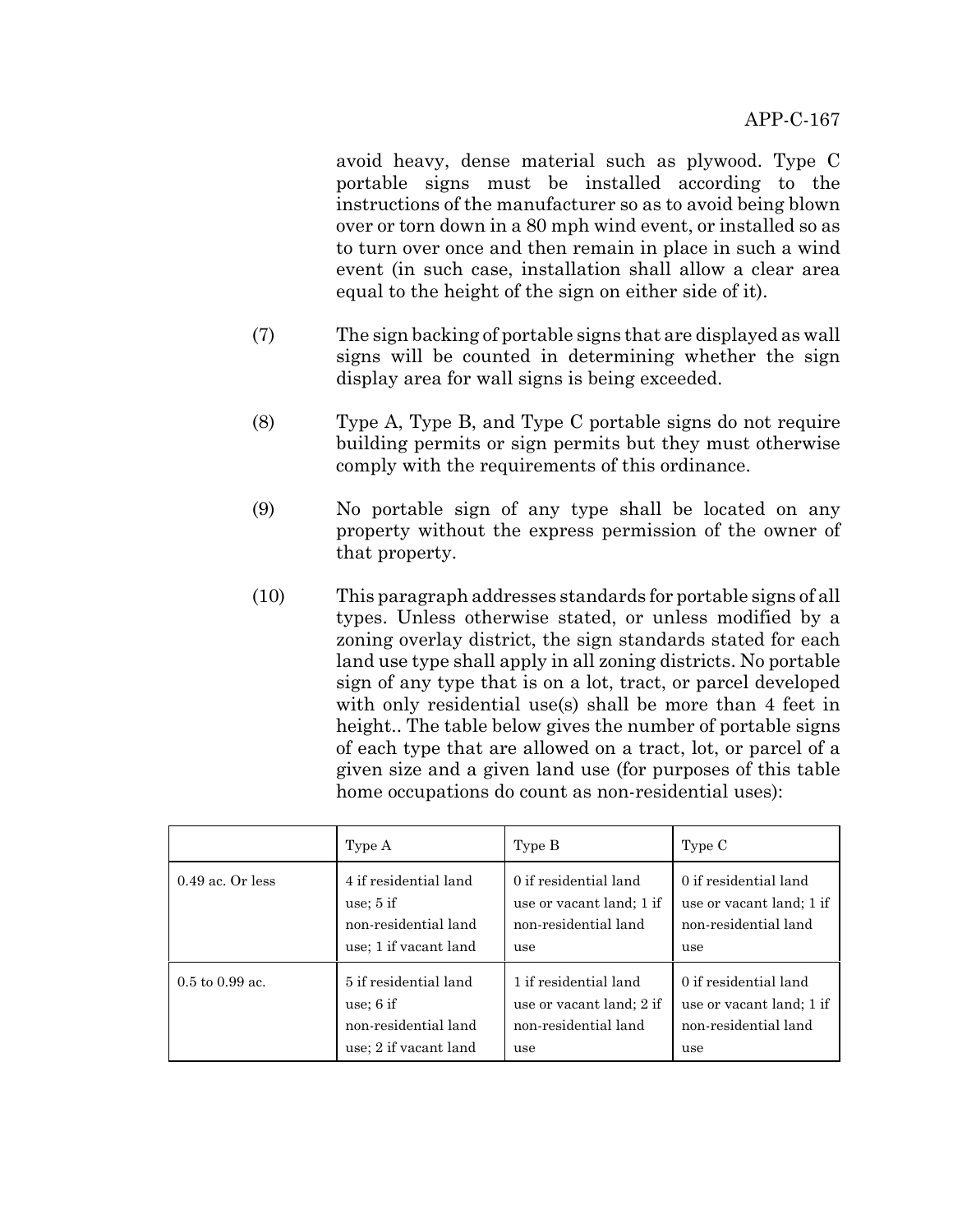|                                    | Type A                | Type B                   | Type C                   |
|------------------------------------|-----------------------|--------------------------|--------------------------|
| $1.0 \text{ to } 2.99 \text{ ac}.$ | 6 if residential land | 1 if residential land    | 0 if residential land    |
|                                    | use; $8$ if           | use or vacant land; 3 if | use or vacant land; 2 if |
|                                    | non-residential land  | non-residential land     | non-residential land     |
|                                    | use; 3 if vacant land | use                      | use                      |
| $3.0$ ac. or more                  | 7 if residential land | 2 if residential land    | 0 if residential land    |
|                                    | use: $12$ if          | use or vacant land; 4 if | use or vacant land; 3 if |
|                                    | non-residential land  | non-residential land     | non-residential land     |
|                                    | use; 4 if vacant land | use                      | use                      |

# 5.2.2.D. Projecting signs

- (1) Projecting signs shall not extend outward from the building, canopy, or awning to which they are attached by a distance of more than two feet.
- (2) The lowest portion of any projecting sign over a public or private sidewalk shall not be lower than eight feet and shall not extend lower than the opening of a door if said sign is located above a door.
- (3) Projecting signs shall not extend into an area that is above or below overhead electric lines unless approved by the utility.
- (4) Building permits shall be obtained if required by the Building Code. Engineered plans will be required by the Building Official if the sign display area exceeds 10 square feet or if engineered plans are otherwise required by the Building Code or by the Tennessee Board of Architectural and Engineering Examiners.
- (5) The maximum sign display area for a projecting sign is 50 square feet. Projecting signs are not allowed in the R1, R2, R3, R4, and RA zoning districts.

# 5.2.2.E. Roof Signs and Mansard Signs

(1) Building permits are required for roof signs and mansard signs and these permits shall require plans by a Tennessee-licensed professional engineer. The plans must demonstrate that the roof or mansard is capable of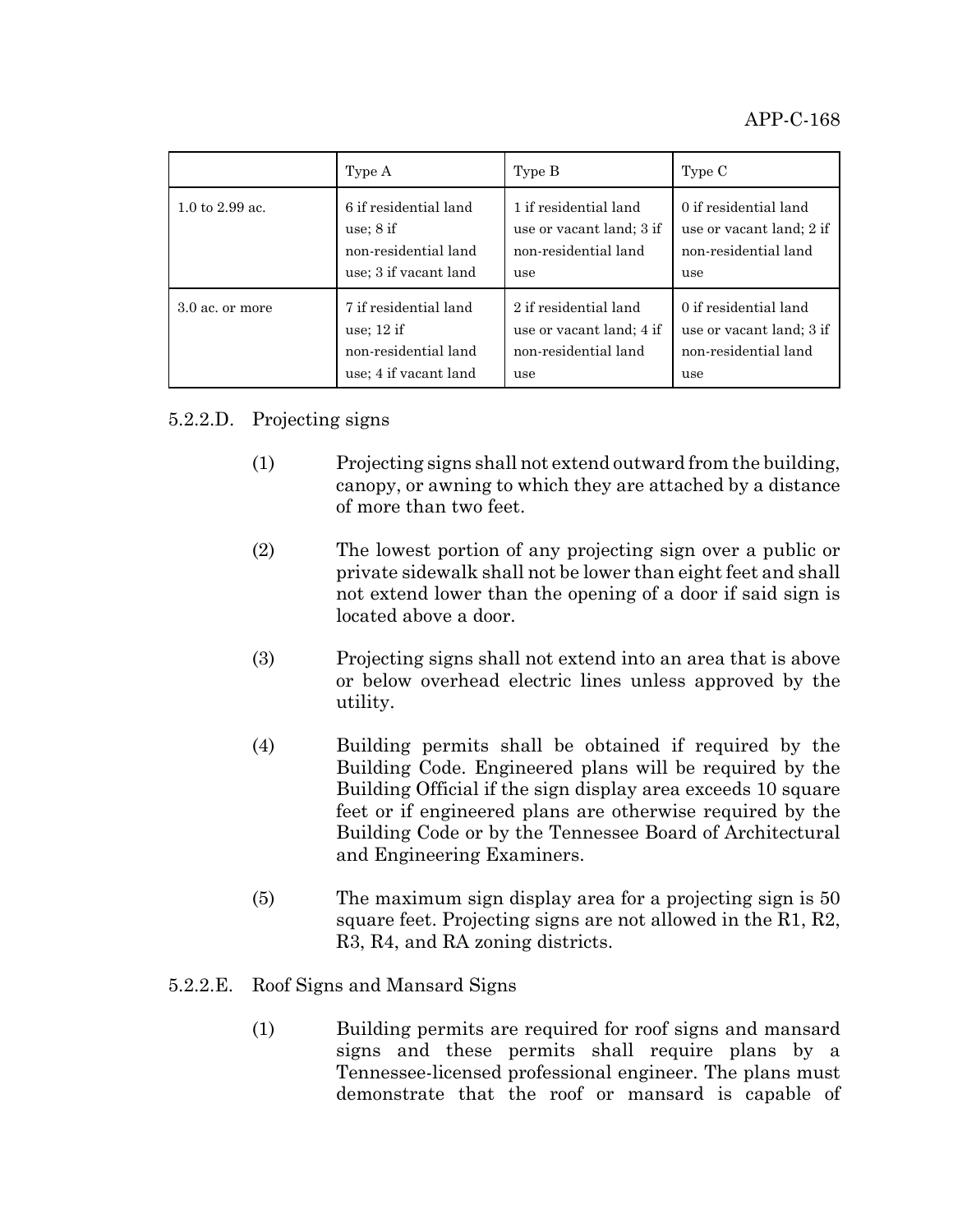supporting the proposed sign and that other building code requirements are met.

- (2) Neither a roof sign nor a mansard sign shall exceed 150 square feet in sign display area.
- (3) Roof signs and mansard signs are not allowed in the R1, R2, R3, R4, R5, and RA zoning districts.
- (4) The sign display area of any roof and/or mansard sign shall be counted against the maximum allowable sign display area for the façade that is visible in the same elevation as the roof and/or mansard sign.
- 5.2.2.F. Window Signs

There is no limit on the size or number of window signs as defined by this ordinance. Window signs are subject to general standards of this ordinance. In the case of window sign that requires building or electrical permits by an applicable building or electrical code, those permits shall be obtained. If the code requiring a building or electrical permit also requires an engineered plan or if such plan is required by the Tennessee Board of Architectural and Engineering Examiners, then an engineered plan will be required.

## 5.2.2.G. Incidental Signs

Incidental signs as defined in this ordinance are allowed and they are not counted toward any other limits imposed by this ordinance in terms of the total number of signs or total amount of sign display area. Incidental signs shall otherwise conform to the general sign standards of this ordinance.

## 5.2.2.H. Entrance/Exit Signs

One of these signs may be located on each side of each driveway serving a non-residential land use or multi-family residential development. These signs cannot exceed 30 inches in height or 2 square feet in sign display area. If illuminated, they must be internally illuminated and only bright enough to be seen by vehicles in the immediate vicinity. A permit is required unless the property owner installs a two-square-foot Type A portable sign to serve as an entrance/exit sign (such a portable sign would not be counted against the limits on the numbers of portable signs). These signs may be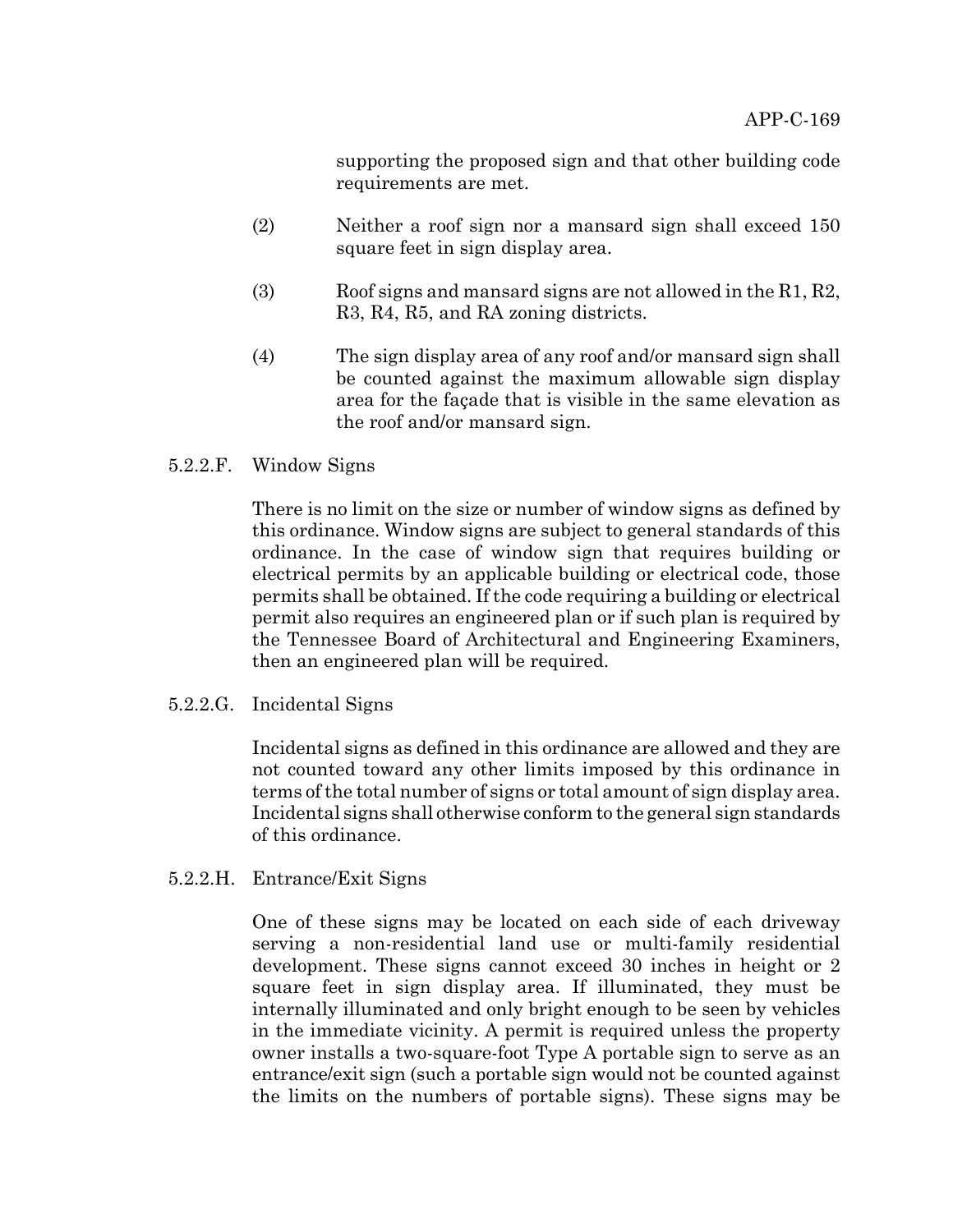located within 5 feet of the right-of-way or presumed right-of-way but not within such right-of-way.

5.3. Wall Murals

Wall murals are allowed in non-residential zoning districts but not in any historic zoning overlay district or PUD unless specifically authorized by the City Council. Wall murals are not allowed in the R1, R2, R3, R4, R5, and RA zoning districts. No permit is required to install a wall mural. Any wall mural that is installed must be kept in good repair, including the removal of graffiti and the repair of peeling, damaged, and defaced areas. Wall murals that are not kept in good repair must be removed or repaired.

5.4. Bench Signs, Bus Shelter Signs, and Street Furniture Signs

Bench signs, bus shelter signs, and street furniture signs are prohibited in public right-of-ways and within public parks and greenways except as part of a signage plan or streetscape plan or transit stop plan approved by the City Council, including any lawful revenues to the City of Cleveland and/or its transit operator through the lease of advertising space in such venues or lawful public/private ventures to provide such benches, bus shelters, or other street furniture.

5.5. Kiosks

Kiosks are not to be located within 10 feet of a public right-of-way without review and approval of an engineered site plan by the City's Site Plan Review Committee. Kiosks shall be designed and constructed to meet an 80 mph wind load and other requirements of the applicable building codes. A building permit is required for the construction of a kiosk. Except as modified by this section, kiosks shall conform to the general standards of the sign regulations as these concern location, protection of utilities, maintenance of the kiosk in good repair, and visibility for motorists. The owner of the kiosk shall ensure that the messages posted on it are removed every 30 days to maintain the appearance of the kiosk and to prevent litter. The sign display area within a kiosk shall not exceed 40 square feet. Animation and animated sign copy shall not be allowed within a kiosk, except a single-screen display not exceeding 20 square inches.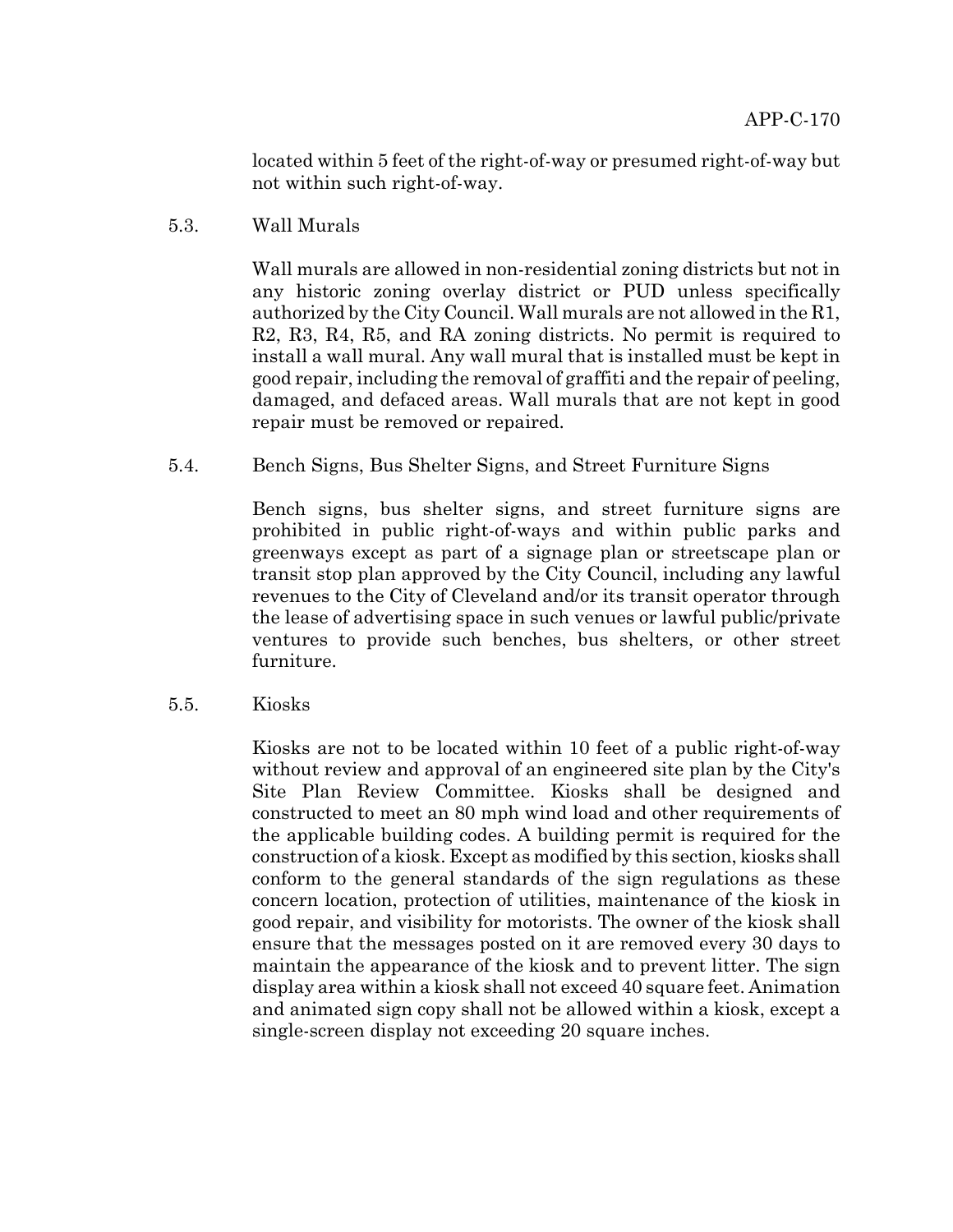# 5.6. Billboards

Billboards are allowed in the CH, IL, and IH zoning districts as principally permitted uses. Billboards are allowed as principally permitted uses in those portions of the CG and PI zoning districts which are within 200 feet of the Interstate 75 right-of-way, and in that portion of the CG zoning district within 1200 feet of the Interstate 75 right-of-way where there is frontage on a street with four or more lanes if the aforesaid street directly connects with an I-75 interchange. Billboards are allowed as a conditional use in the B zone. Billboards can be allowed in a PUD district if specified as a permitted use. Though not considered an accessory use, they may be co-located with other uses on the same site. The following rules are specific to billboards:

- 5.6.1. Billboards must be spaced a minimum of five hundred (500) feet apart measured in a straight line distance on the same side of a street and a minimum of four hundred (400) feet apart measured from a radius of each billboard location. In applying this rule "same side of a street" shall mean the primary public street toward which a sign display area or sign face of a billboard is oriented and from which it is intended to be observed by passing motorists, and the intent is that any part of any two billboards along the same side of such street would be at least 500 feet apart. Likewise it is intended that no part of any billboard shall be within a 400 foot radius of any part of another billboard.
- 5.6.2. No part of any billboard shall be located within three hundred feet (300) feet of any R1, R2, R3, R4, or R5 zoning district. No part of any billboard shall be located within five hundred (500) feet of any historic site listed on the National Register of Historic Places or within five hundred (500) feet of any historic preservation zoning district.
- 5.6.3. No part of any billboard shall overhang or be within 5 feet of the public right-of-way and no part of any billboard shall overhang or be within any utility easement.
- 5.6.4. No sign display area on a billboard sign face shall be greater than three hundred (300) square feet. However, where billboards are permitted within 660 feet of I-75 the maximum size of the total sign display area shall be the maximum size for billboards set forth in the State of Tennessee Department of Transportation Rules and Regulations for the Control of Outdoor Advertising.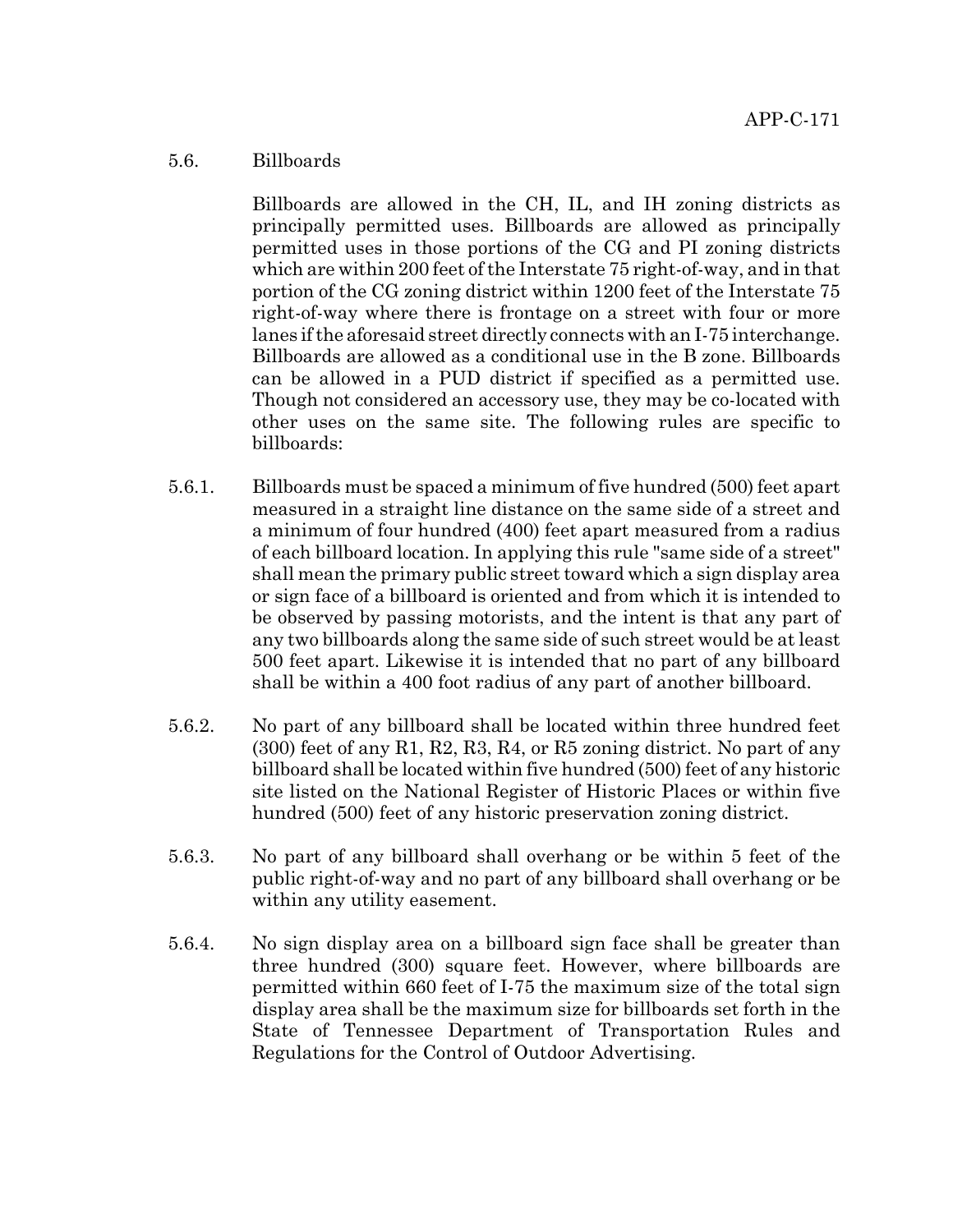- 5.6.5. The maximum height shall be thirty-five (35) feet measured from the ground level, except in a location where permitted within 660 feet of I-75 where the height shall be the same as those set forth in the State of Tennessee Department of Transportation Rules and Regulations for the Control of Outdoor Advertising. In no case shall the bottom of the sign display area be less than 18 feet from the ground.
- 5.6.6. Billboards shall be constructed in accordance with the Building Code; however, wood structures are prohibited. Billboards shall not be built, installed or displayed except as free-standing structures. Billboards shall not be built, installed, or displayed as wall signs, awning signs, or roof signs.
- 5.6.7. A building permit and a sign permit are required to install a billboard. Billboards must be installed by properly licensed contractors and permits will be issued by the Building Official only to such contractors. Permits require a set of plans drawn by a Tennessee licensed professional engineer. Plans will include electrical and lighting details, as well as details on the foundation, the billboard structure, fastening, and windload. The Building Official may require additional information, such as soils testing, as he or she deems necessary.
- 5.6.8. Billboards are subject to inspection by the Building Official. Billboard owners shall correct, with maintenance and/or repair or removal or replacement of the billboard, problems found during an inspection.
- 5.6.9. Billboards shall not be constructed so as to have two or more sign display areas stacked vertically with one on top of the other, or located side by side, or otherwise located on the same supporting structure except as provided herein. A "V" shaped billboard is allowed with not more than one (1) sign face on each side of the "V" and where the interior angle of the "V" is not more than 35 degrees. Notwithstanding the description of a "V" shape, it is not intended to preclude the back-to-back location of two sign faces in a billboard as opposed to the "V" design.

Notwithstanding the above paragraph, three-sided billboards shall be permitted when the subject billboard is situated such that the third side is directed toward an on or off ramp accessing Interstate 75 onto a local or state road. No billboards shall be allowed to be located within 1000' of a three sided billboard on the "same side of the street" adjoining Interstate 75. (as amended by Ord. #2017-04, Feb. 2017)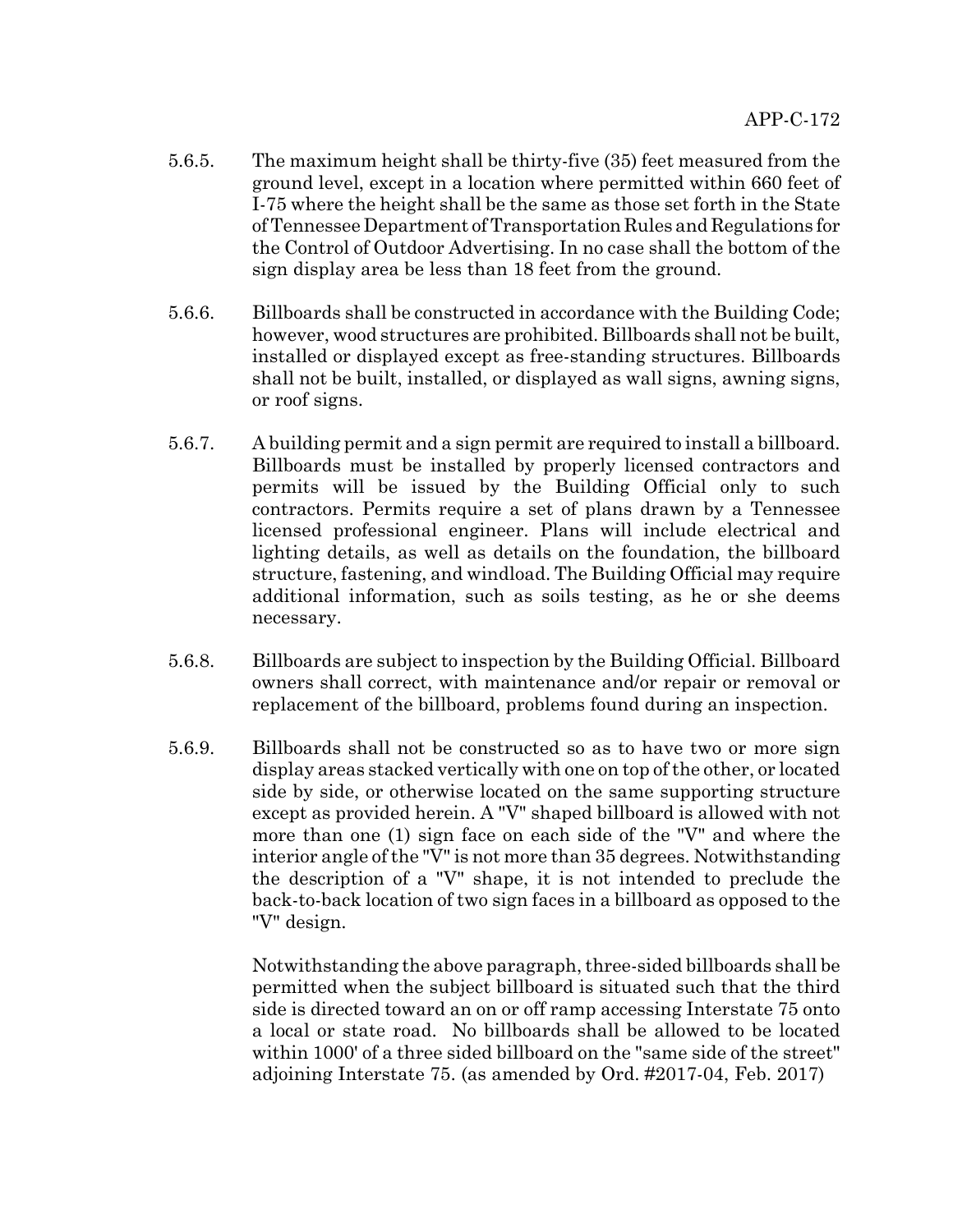- 5.6.10. The use of LEDs or other types of lights to produce sign copy on billboards are permitted provided they conform to the requirements of section 5.2.1.K. of the zoning ordinance. LED billboards shall additionally have a spacing distance of 750 linear feet on the traveled roadway between digital billboards on the same road and traveling in the same direction. Furthermore, LED billboards shall not be permitted within five hundred feet (500') of any historic zoning district. Billboards may be internally or externally lighted. The lighting of billboards shall not produce glare or excessive light on adjacent properties or public rights-of-way or interfere with motorists' vision. No flashing or intermittent light source shall be used on a billboard, and neither shall any lighting that creates the appearance or motion. Billboards are allowed to incorporate changeable copy through mechanical means. (as amended by Ord. #2014-10, March 2014, and replaced by Ord. #2015-07, March 2015)
- 5.6.11. No billboard shall incorporate any sign copy that has been determined by a court of competent jurisdiction to be obscene under the laws of Tennessee. (as replaced by Ord. #2009-39, May 2009, and Ord. #2015-07, March 2015)
- 5.7. Administration of Sign Regulations
- 5.7.1 The allowable number, size, and other characteristics for signs of a given type shall be as described in the sign standards of this ordinance.
- 5.7.2. Exclusions
- 5.7.2.A. Nothing in these sign regulations is intended to encourage the use of the United States flag or the Tennessee flag as advertising devices or to prohibit the display of the United States flag or the Tennessee flag, however such flags shall not be located so as to impair visibility by motorists or so as to create any hazards or impairments with respect to public utilities.
- 5.7.2.B. Travel signs as defined herein are not intended to be regulated by this ordinance.
- 5.7.2.C. Gravestones and historical markers and historic monuments are not intended to be regulated by this ordinance.
- 5.7.2.D. Horticultural displays which may be configured so as to convey messages or images in living plant material are not intended to be regulated by this ordinance.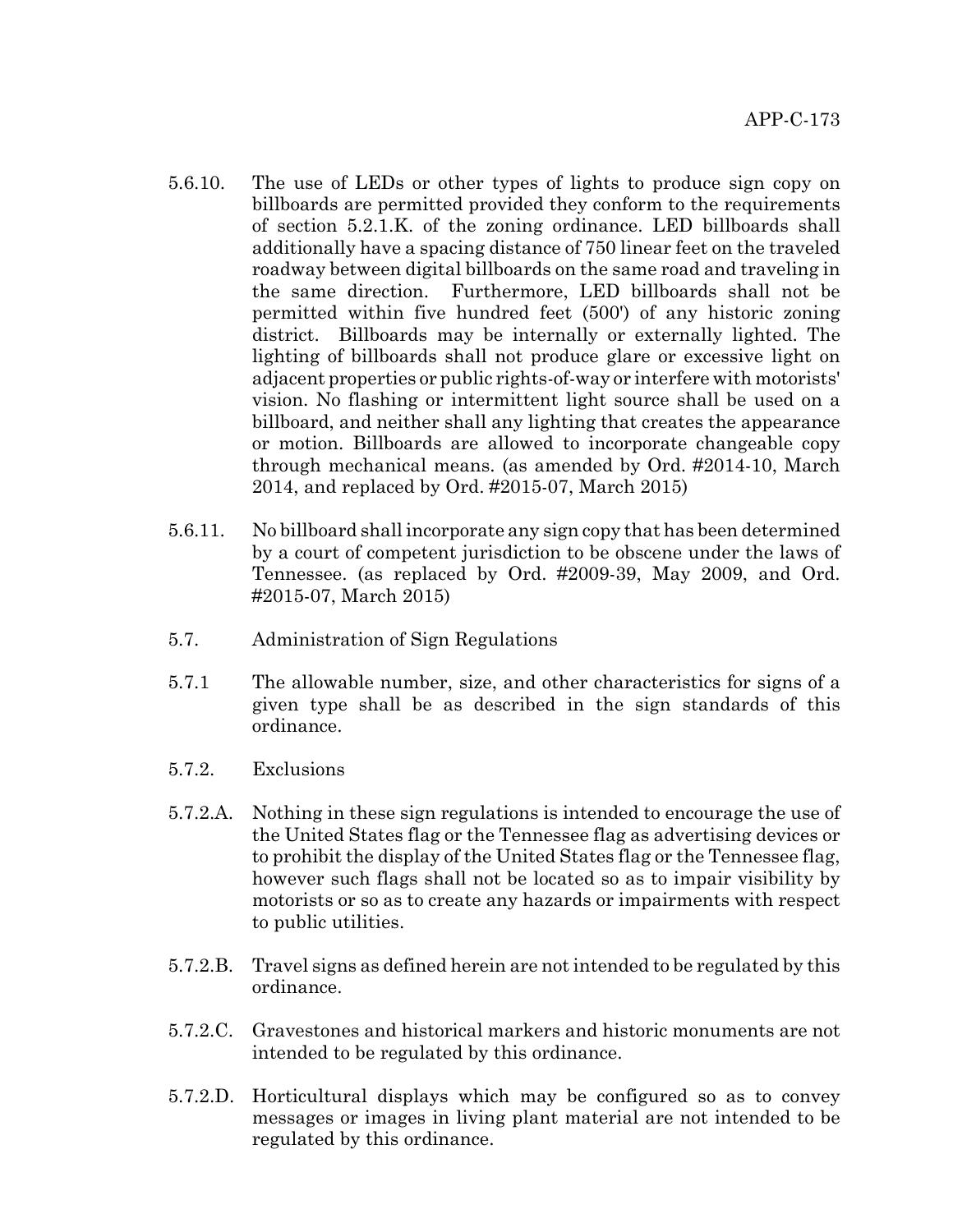- 5.7.2.E. Specialized seasonal decorative banners that are displayed for a limited time on certain utility poles in a manner pre-approved by Cleveland Utilities and the City Council in a program coordinated by the Cleveland-Bradley County Chamber of Commerce (Ordinance 2005-48) are not intended to be regulated by this ordinance.
- 5.7.2.F. Signs located in the interior of buildings and which are sized, located, and displayed such that they are not visible from public rights-of-way through ordinary observation are not intended to be regulated by this ordinance.
- 5.7.2.G. It is not the intention of this ordinance to prohibit the display of any free-standing, traditionally recognized religious symbol on private property by counting such display in any limitation on the square footage and number of signs that may be displayed on such property; however, other restrictions pertaining to the safety of signs and structures would apply. Such restrictions include, but are not necessarily limited to, compliance with applicable sections of the building code, separation from public utilities, utility easements, and rights-of-way, and protection of visibility and access for motorists and pedestrians. However, religious symbols that are incorporated into the sign copy within a sign face would be counted as part of the sign display area.
- 5.7.2.H. It is not the intention of this ordinance to prohibit the display of any outdoor decoration that does not contain more than very brief, non-commercial and context-related sign copy (e.g. red, white, and blue balloons with "Happy July 4th"; a shamrock with "Happy St. Patrick's Day"; or an earth globe with "Protect the Environment"; or baby shoes with "Choose Life", etc.) on private property by counting such decoration in any limitation on the square footage and number of signs that may be displayed on such property; however, other restrictions pertaining to the safety of signs and structures shall apply. Such restrictions include, but are not necessarily limited to, compliance with applicable sections of the building code, separation from public utilities, utility easements, and rights-of-way, and protection of visibility and access for motorists and pedestrians.
- 5.7.2.I. It is not the intention of this ordinance to prohibit the use of lights, flashing or otherwise, on private property when these are activated as part of an emergency alarm system, an alerting system on residential property occupied by a hearing impaired person, or a hazard warning system mandated by law or recommended in writing by an authorized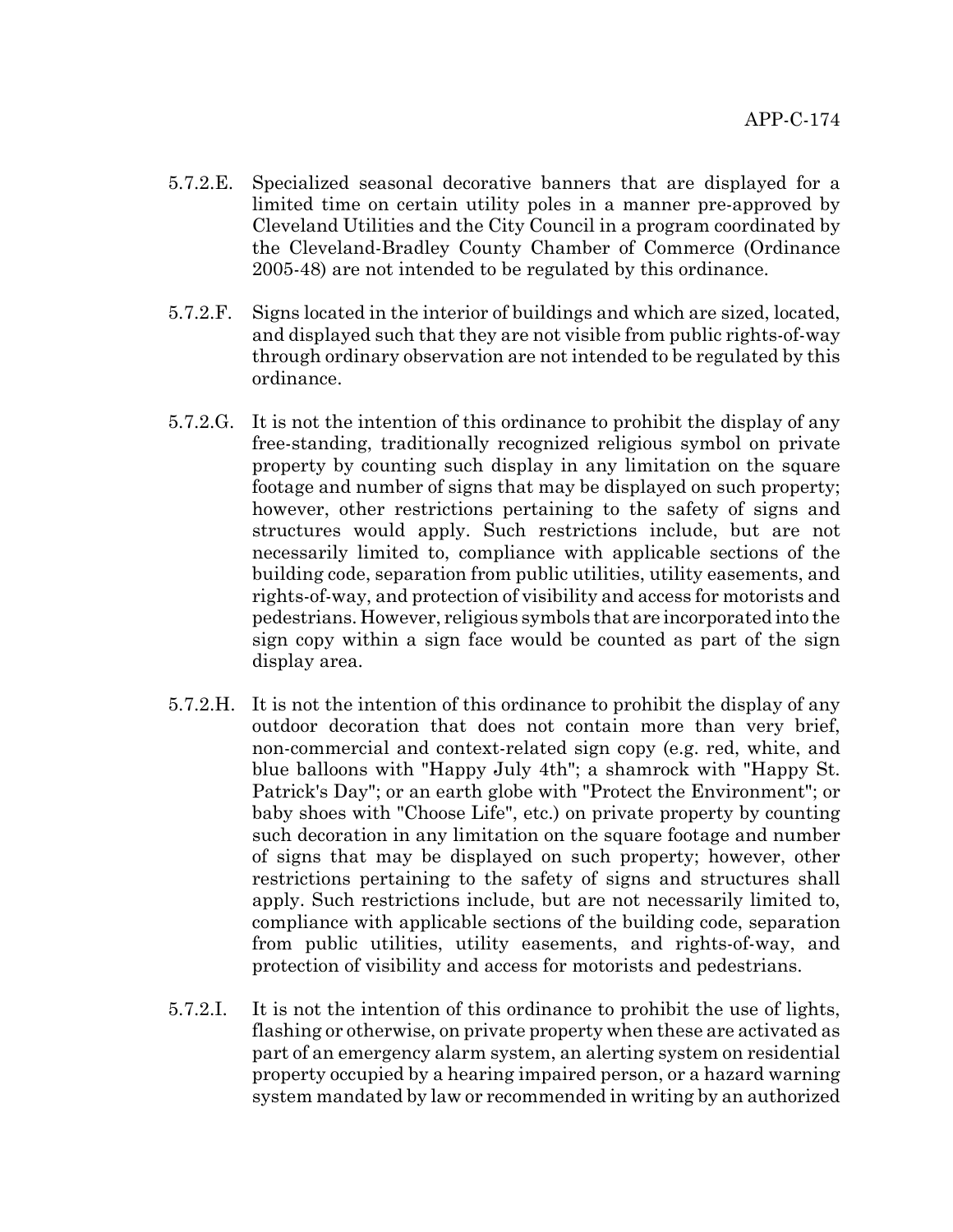government emergency response official acting in his or her official capacity.

- 5.7.2.J. It is not the intent of this ordinance to prohibit the use of architectural details in otherwise lawful buildings where these architectural details are representative of the goods or services offered on-premises or of some other theme (e.g. the doghouse motif around the City's animal shelter entrance).
- 5.7.2.K. Faux painting of architectural details such as columns to create the illusion of depth on an otherwise generally flat surface, and the use of a coordinated scheme of different wall and trim colors are not considered a mural and are not regulated by this ordinance.
- 5.7.3. Violations of Sign Regulations and Appeals
- 5.7.3.A. Violations Unlawful

It shall be unlawful to install, erect, display, expand, or maintain a sign in the City of Cleveland, Tennessee except in compliance with this ordinance. Violations of this ordinance are subject to any and all penalties prescribed in the Cleveland Municipal Code and the zoning regulations and as allowed by State law.

5.7.3.B. Non-conforming Signs

Nothing herein is to be interpreted so as to conflict with the pre-existing non-conforming use provisions of the City's zoning regulations. Signs that are not lawful pre-existing non-conforming uses, and which are either not included in the signs allowed by this ordinance or which are otherwise not in conformance with the requirements of this ordinance, are unlawful.

5.7.3.C. Penalties

Any person or entity who violates any provision of these sign regulations, or any person who fails or refuses to comply with any notice to abate a violation or other notice issued by the Building Official or code enforcement officer within the time specified by such notice, shall be subject to a civil penalty of up to \$50 per violation. Each day of such violation or failure or refusal to comply shall be deemed a separate offense and punishable accordingly by a civil penalty of \$50 per day per violation.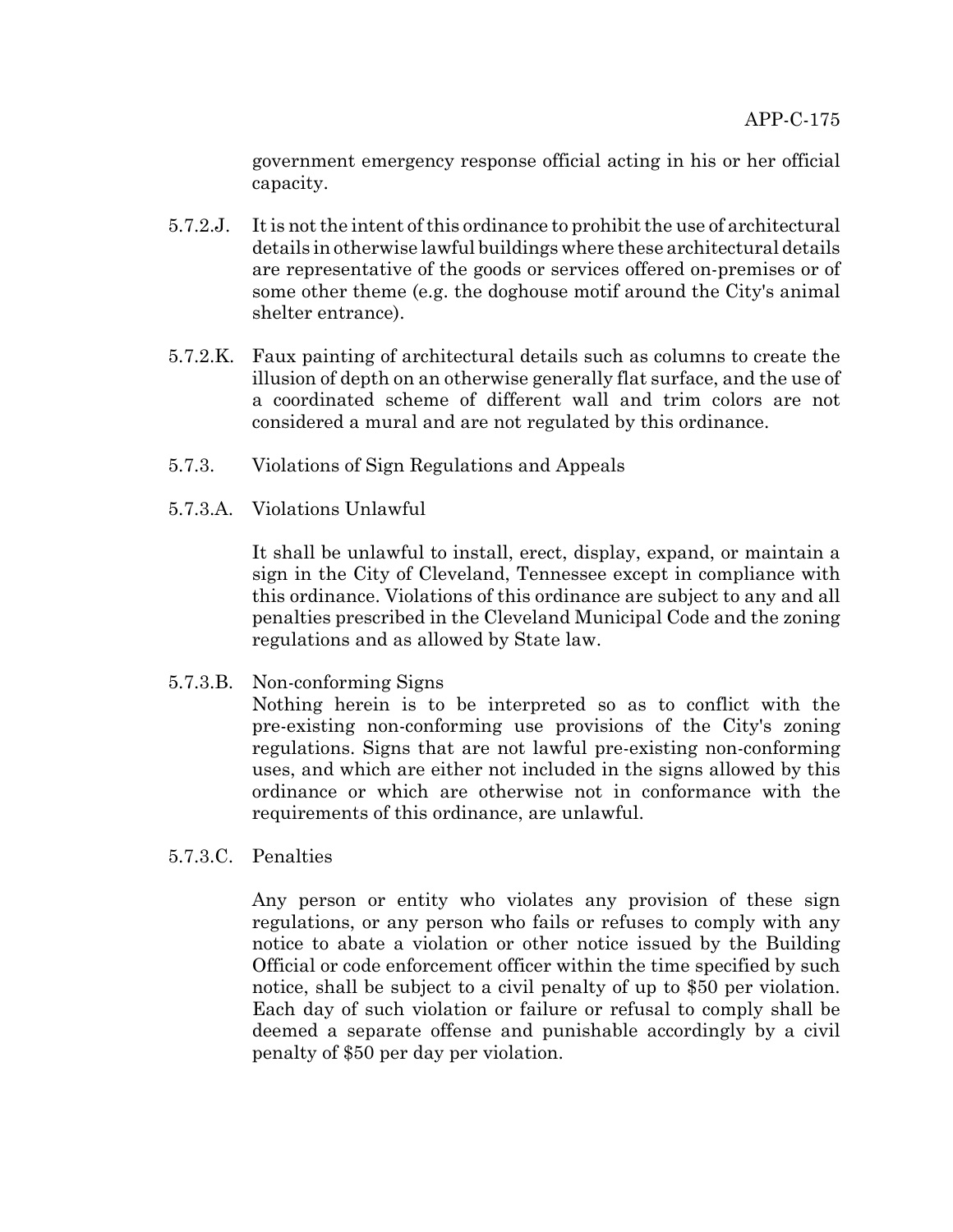#### 5.7.3.D. Nuisance

In addition to the foregoing civil penalties, the maintenance of any sign and/or its supporting structure or any violation of the provisions of these sign regulations by any person or entity is declared to be a public nuisance dangerous to the public safety and may be abated as set forth in herein.

## 5.7.3.E. Notice to Abate

If the Building Official or a code enforcement officer determines that any sign is in violation of any provision of these sign regulations, a Building Official or a code enforcement officer shall, consistent with the nature and seriousness of the violation, notify the offender, or his agent, and the owner, or his agent, or the occupant(s) of the property where the sign is located, by giving notice to abate the violation.

5.7.3.F. Removal Without Notice

Nothing contained herein shall require the City to give notice of a violation prior to removal of any sign located on public property or which otherwise constitutes a safety hazard.

#### 5.7.3.G. Content of Notice

Any written notice given shall describe the conditions or violations constituting a nuisance under these sign regulations, and state that the nuisance may be abated by the City at the expense of the offender, and/or the owner, and/or the occupant of the property after the expiration of not less than fifteen (15) days nor more than thirty (30) days from the date of such notice if such condition is not corrected or in the process of being corrected (with substantial progress being made) by the offender, or the owner, or the occupant, or the person in control of the property by the time specified in the notice.

#### 5.7.3.H. Correction or Abatement by City Of Cleveland

If, after the expiration of the time given to abate the nuisance the condition constituting a nuisance has not been corrected or abated, then such condition may be corrected or the nuisance abated by the City at the expense of the offender and/or the owner and/or the occupant of the premises under the directions of the Building Official or code enforcement officer.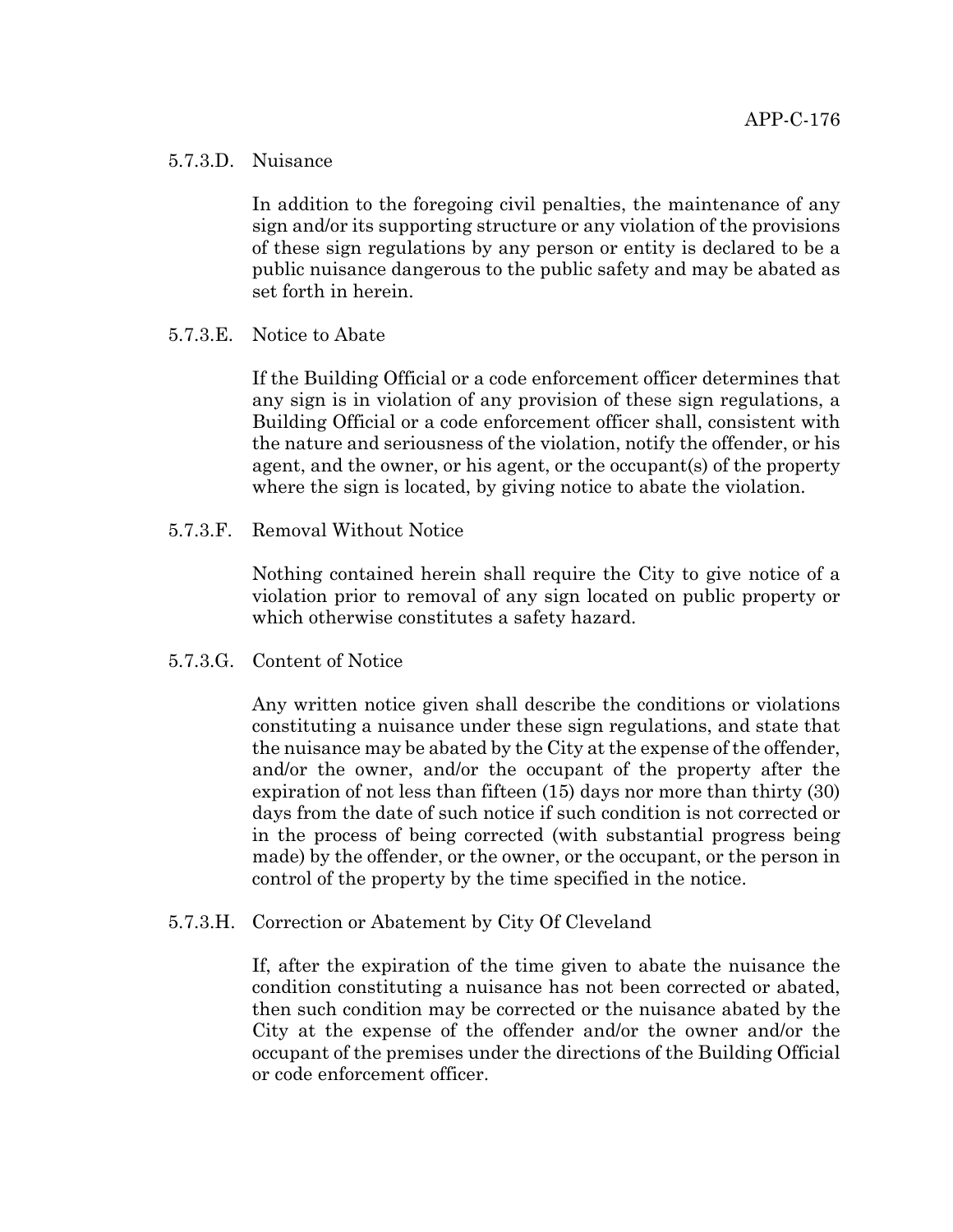#### 5.7.3.I. Appeals to the Board of Zoning Appeals

Because many types of signs that are governed by these regulations do not require the issuance of permits, appeals may arise for sign regulation enforcement decisions that do not involve the denial or revocation of a permit. Persons properly entitled to seek relief from the decision of the Building Official or code enforcement officer carrying out or enforcing the provisions of these sign regulations that are zoning regulations, may appeal to the Board of Zoning Appeals as provided in Section 6.1.2. of the zoning regulations. Appeals involving the denial or revocation of a permit are addressed in Section 5.7.5 of the sign regulations.

#### 5.7.4. Sign Regulations in Zoning Districts and Special Areas

These sign regulations shall be generally applicable within all Cleveland zoning districts. For Planned Unit Development zoning districts (PUD1, PUD2, and so forth) with an effective ordinance prior to the effective date of this ordinance it is not intended that these regulations should contravene any sign regulation specific to the PUD in terms of the number, type, size, or location of signs allowed, but that these regulations would be applicable as to definitions and permit requirements and procedures. For PUD zoning districts established after the effective date of this ordinance, it is intended that these sign regulations apply except as specifically altered by the ordinance establishing the PUD. From time to time the City may establish special districts for various purposes and these districts may include special regulations concerning signs. The City has established a historic preservation zoning district and any signs, except temporary signs, that are erected within this district are subject to review and approval by the City's Historic Preservation Commission. The City has also established a special sign control district along Paul Huff Parkway generally between Keith Street/ North Lee Highway to South Mouse Creek (Cleveland Municipal Code Title 14 Chapter 5). Where the provisions of the aforementioned special sign control district directly address a matter, those provisions will control; otherwise, signs in that district are governed by this ordinance. Upon review and recommendation by the Cleveland Municipal Planning Commission, the City Council may adopt plans for one or more special streetscape districts which may include one or more design elements within the public right-of-way and on adjoining private property, such as signs, landscaping, lighting, street furniture, etc., where there can be a cooperative public and private effort to create more attractive and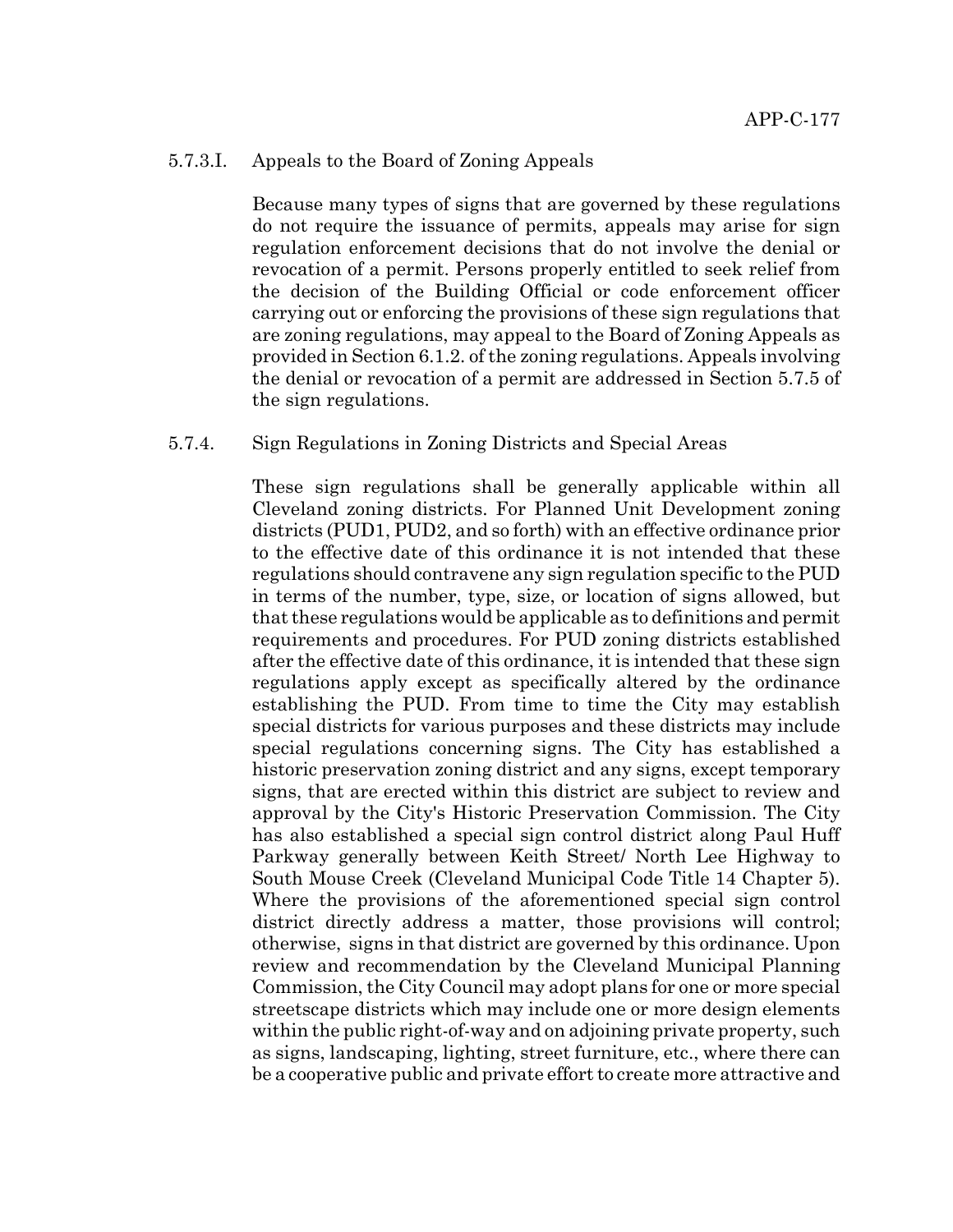vibrant commercial areas. It is anticipated that these sign regulations could be modified by such a streetscape district plan.

- 5.7.5. Building Permits, Sign Permits, and Appeals of Permit Denials
- 5.7.5.1. The following types of signs require a building permit prior to construction: Ground signs (not portable); wall signs, canopy signs and awning signs, unless otherwise exempted under the sign regulations; Projecting signs; Roof signs; Mansard signs; Kiosks; Entrance/Exit signs; and Billboards.
- 5.7.5.2. Building permits shall be issued in accordance with the provisions of the applicable building code adopted by the City of Cleveland, which is currently the Building Code. For those signs that require a building permit, the applicant shall pay the fees applicable to such building permit.
- 5.7.5.3. A separate sign permit is required under these sign regulations for those signs for which a building permit is required by the applicable building code(s). If no building permit is required, then a separate sign permit shall not be required. There is no additional fee charged to the applicant for any required sign permit. A sign permit shall be subject to revocation by the Building Official if at any time any conditions required by this ordinance for the issuance of the sign permit or any conditions necessary for the compliance of the sign with the requirements of this ordinance, are determined not to be met.
- 5.7.5.4. Prior to the issuance of a building permit, the Building Official shall determine that the proposed sign complies with the sign regulations. If the Building Official determines that the sign complies with the sign regulations, then the Building Official shall issue a sign permit.
- 5.7.5.5. If the Building Official determines that the sign does not qualify for a building permit under the applicable building code(s), the Building Official shall advise the applicant in writing of the reason(s) for the denial for the building permit as well as the applicant's right to appeal the denial of the building permit to the Building Board of Adjustment and Appeals.
- 5.7.5.6. If the Building Official determines that the sign does not qualify for a sign permit under these sign regulations or that a sign permit must be revoked, the Building Official shall advise the applicant in writing of the reason(s) for the denial or revocation of the sign permit as well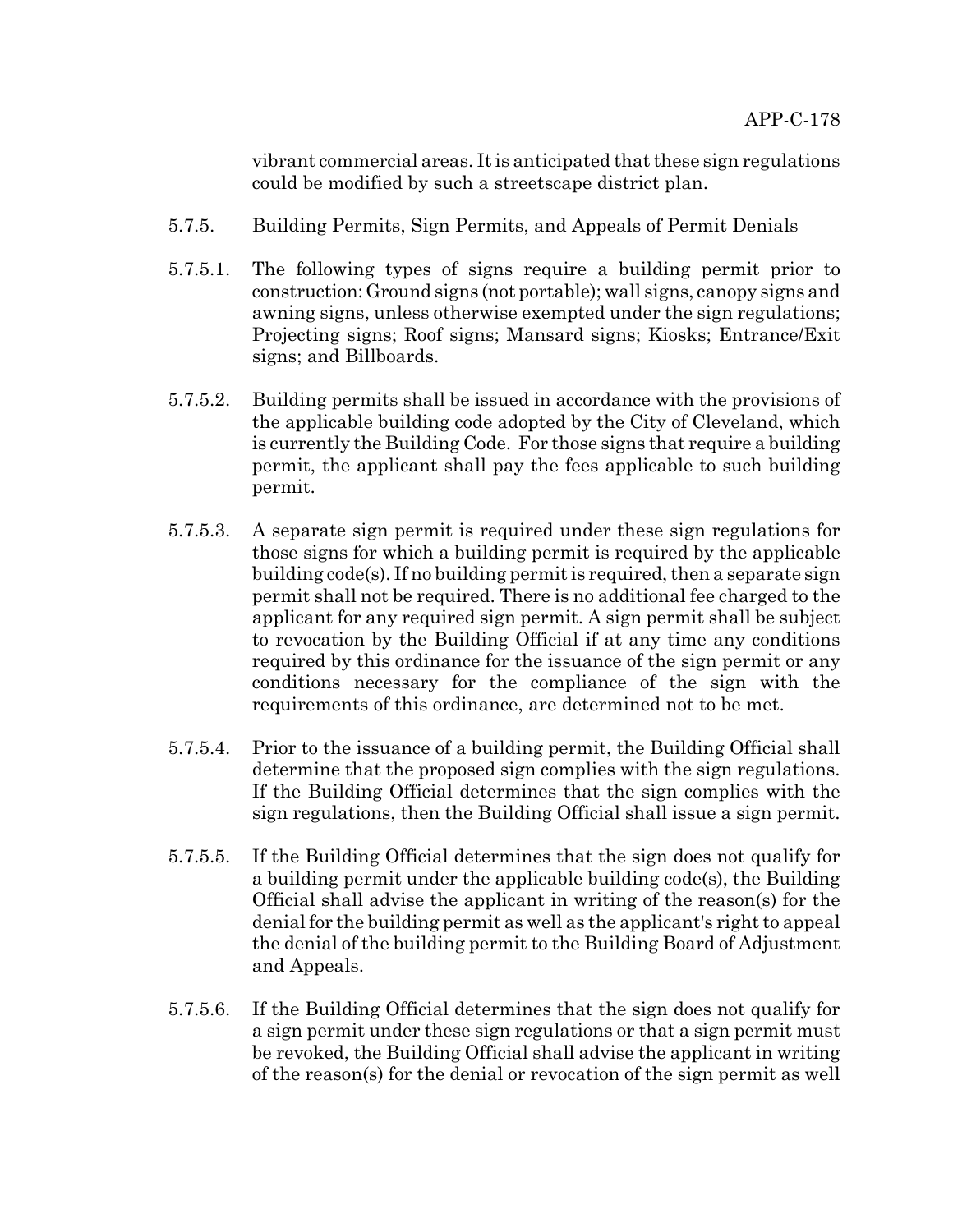as the applicant's right to appeal the denial or revocation of the sign permit to the Board of Zoning Appeals.

- 5.7.5.7. In the event a building permit is denied by the Building Official for any sign required to have a building permit under the applicable building code, then the applicant shall be entitled to appeal that denial to the Building Board of Adjustment and Appeals in accordance with the appeals provisions set forth in the Building Code or the applicable building code in effect at the time of the permit denial. Copies of the applicable building code(s) are on file in the City Clerk's office.
- 5.7.5.8. If an applicant for a building permit is denied a sign permit due to a determination by the Building Official that the sign does not meet the requirements of these sign regulations, then the applicant shall be entitled to appeal that determination by the Building Official to the Board of Zoning Appeals, which shall hear the appeal and determine whether the applicant should be granted a sign permit.
- 5.7.5.9. In the event the Board of Zoning Appeals upholds the Building Official's determination that the proposed sign does not comply with the provisions of the City's sign regulations, then the applicant may file a petition for a writ of certiorari with a court of competent jurisdiction to review the determination of the Board of Zoning Appeals.
- 5.7.5.10. In conducting a review of an appeal of the denial of a sign permit by the Building Official, the Board of Zoning Appeals shall follow the procedures set forth in Cleveland Municipal Code, Title 14, Chapter 2, Sections 6.1.2 et seq, as well as Tennessee Code Annotated Title 13, Chapter 7, Part 2.
- 5.7.5.11. An appeal to the Board of Zoning Appeals from a denial of a sign permit by the Building Official must be filed in writing in accordance with the procedures established in Cleveland Municipal Code, Title 14, Chapter 2, Sections 6.1.2 et seq, as well as Tennessee Code Annotated Title 13, Chapter 7, Part 2.
- 5.8. Definitions

The definitions in this section are applicable to the interpretation of the sign regulations. Words used within the sign regulations that are not otherwise defined herein should be interpreted according to their ordinary meaning, informed by Webster's Ninth New Collegiate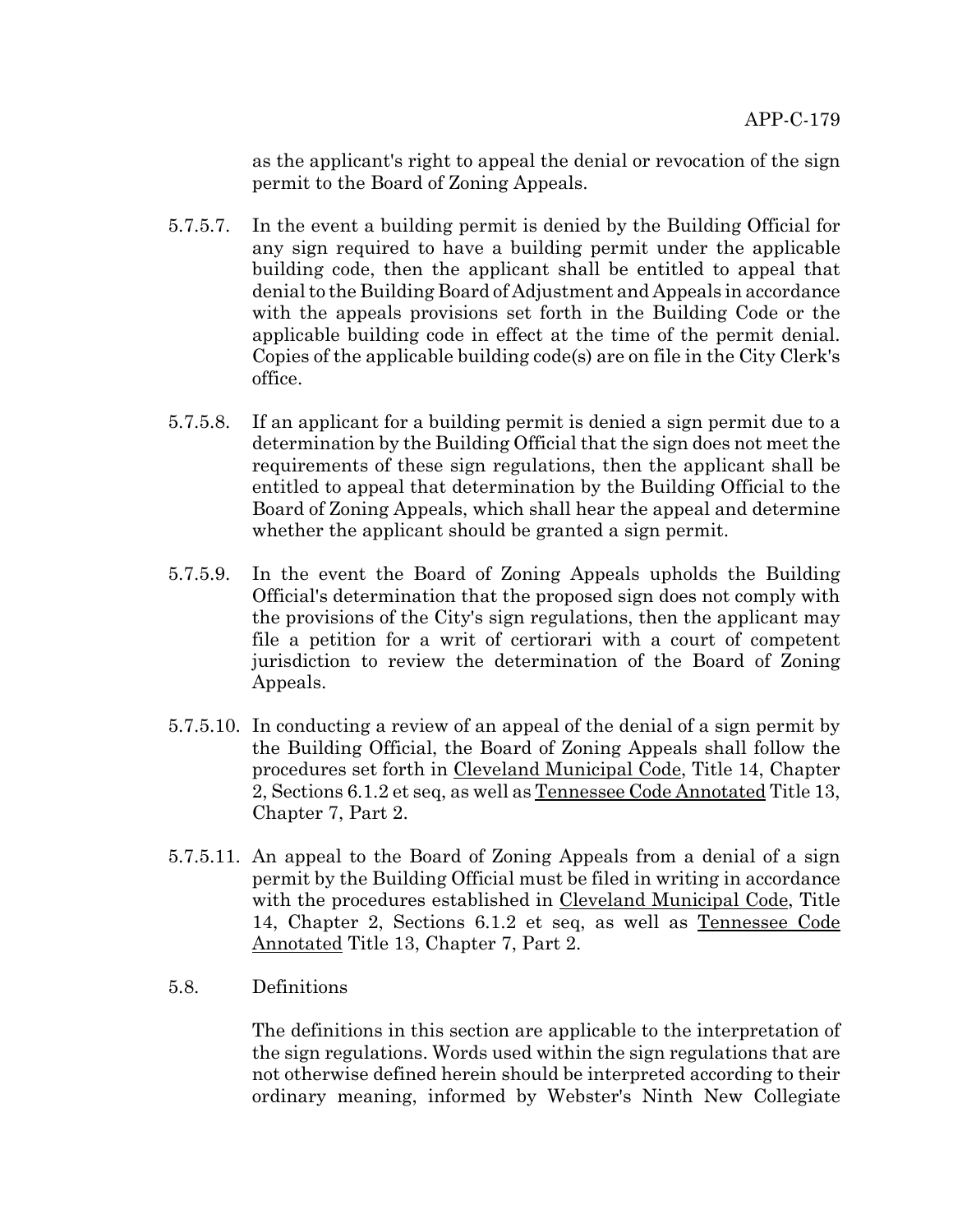Dictionary: A Merriam-Webster (Merriam-Webster, Inc., Springfield, MA, publisher, 1987) and the context of their usage. The definitions are as follows:

> Advertising device shall mean any physical object or device or light source designed principally as a means of attracting attention through visual means and but which may or may not convey a written message through words, letters, numbers, or other symbols. Examples would include, but are not limited to, balloons, flags, streamers, pennants, devices that spin in the wind, large stationary or moving objects inflated by forced air, strobe lights, etc. This definition does not include such objects, devices, or light sources that are inside buildings and not noticeable from a public right-of-way.

> Animation or animated shall mean the movement or the optical illusion of movement of any part of a sign or advertising device, including the movement of any illumination or the flashing or varying of light intensity or the automatic changing of all or any part of the facing of a sign.

> Awning shall mean a cloth, plastic, or other nonstructural covering that either is permanently attached to a building or can be raised or retracted to a position. Typically, an awning is for the purpose of providing shade or shelter for a door, window, porch, patio, or entryway.

> Balloon sign shall mean any sign painted onto or otherwise attached to or suspended from a balloon, whether such balloon is anchored or affixed to a building or any other portion of the premises or tethered to and floating above any portion of the premises.

> Banner sign shall mean a sign made of cloth, canvas, plastic sheeting or any other flexible material, which is not rigidly and permanently attached to a building or the ground through a permanent support structure. A banner sign could be tied or otherwise affixed at one end, in the manner of a flag, or from more than one location on the banner.

> Bench sign shall mean a sign incorporated into the seating area or back-support area of an outdoor bench.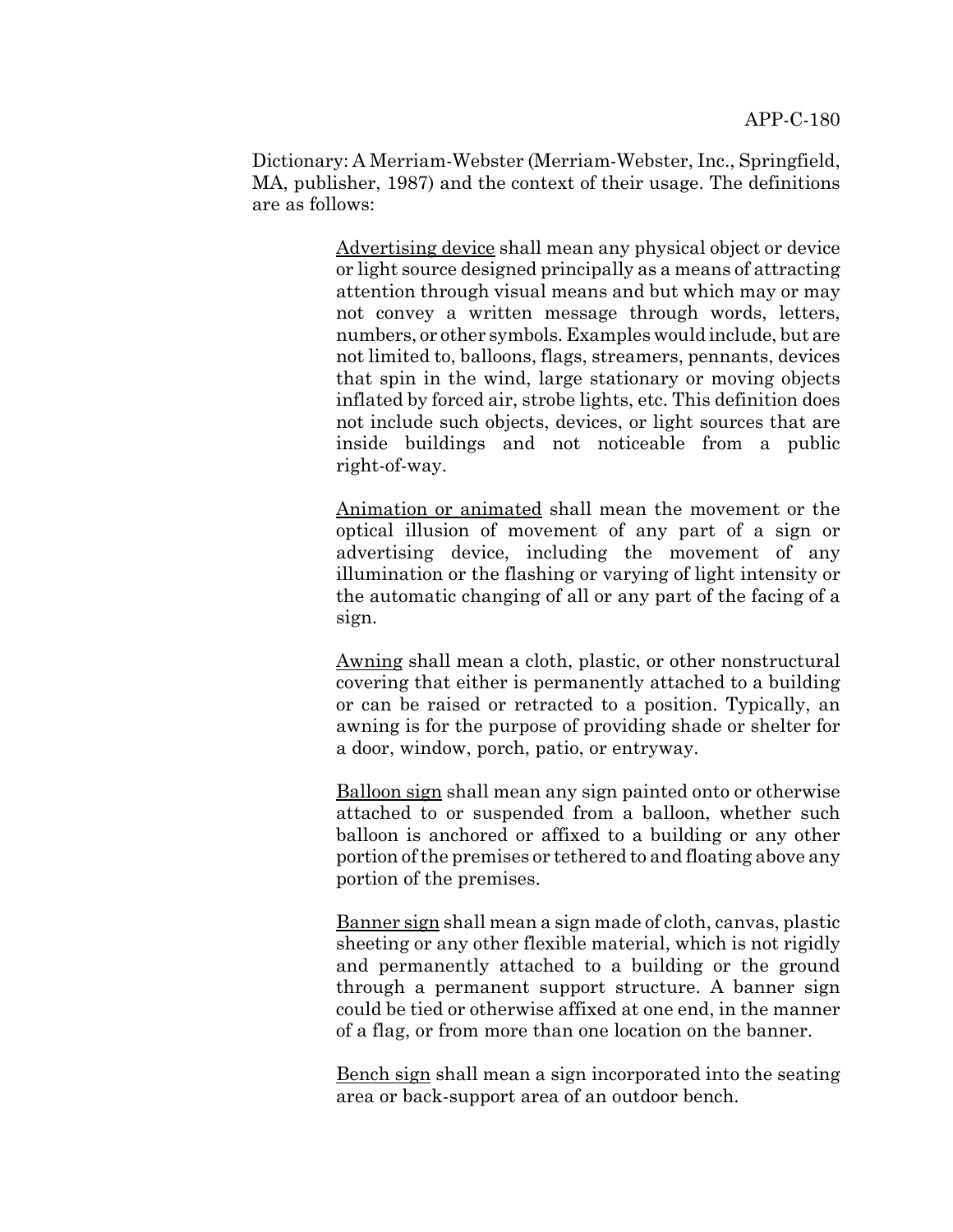Billboard shall mean an off-premise sign with a sign structure that is permanently attached or anchored to the ground or another permanent structure.

Building shall mean a structure having a roof supported by columns or walls. A building may contain one or more units or tenant spaces that could be addressed separately and could have separate utility services but which would share common exterior walls and/or a roof.

Building Code shall mean the building code(s) that have been adopted by the City of Cleveland, Tennessee and which are currently in force at the time of permitting.

Bus shelter sign shall mean a sign displayed on the sides or roof of a bus shelter designated as a bus stop by a public transit provider.

Canopy shall mean a marquee or permanent roof-like structure providing protection against the weather, whether attached to or detached from a building, but excluding any column, pole or other supporting structure to which the canopy may be attached.

Commercial sign copy shall mean sign copy that specifies a particular business, industry, or trade association or which specifies products, goods, commodities, or services that are available for sale on-site or off-site, regardless of whether or not a seller's or agent's name, location, and contact information is provided.

Development shall mean a building or buildings on one or more lots or parcels together with associated common site development or subdivisions attributes such as parking, internal streets or drives, landscaping and site amenities, and drainage and utility features.

Exterior elevation drawing shall mean a drawing showing the visible exterior vertical elements of a building or structure projected directly to a vertical plane.

Entrance/Exit sign shall mean a ground sign located at the driveway(s) of a premises and bearing one or more of the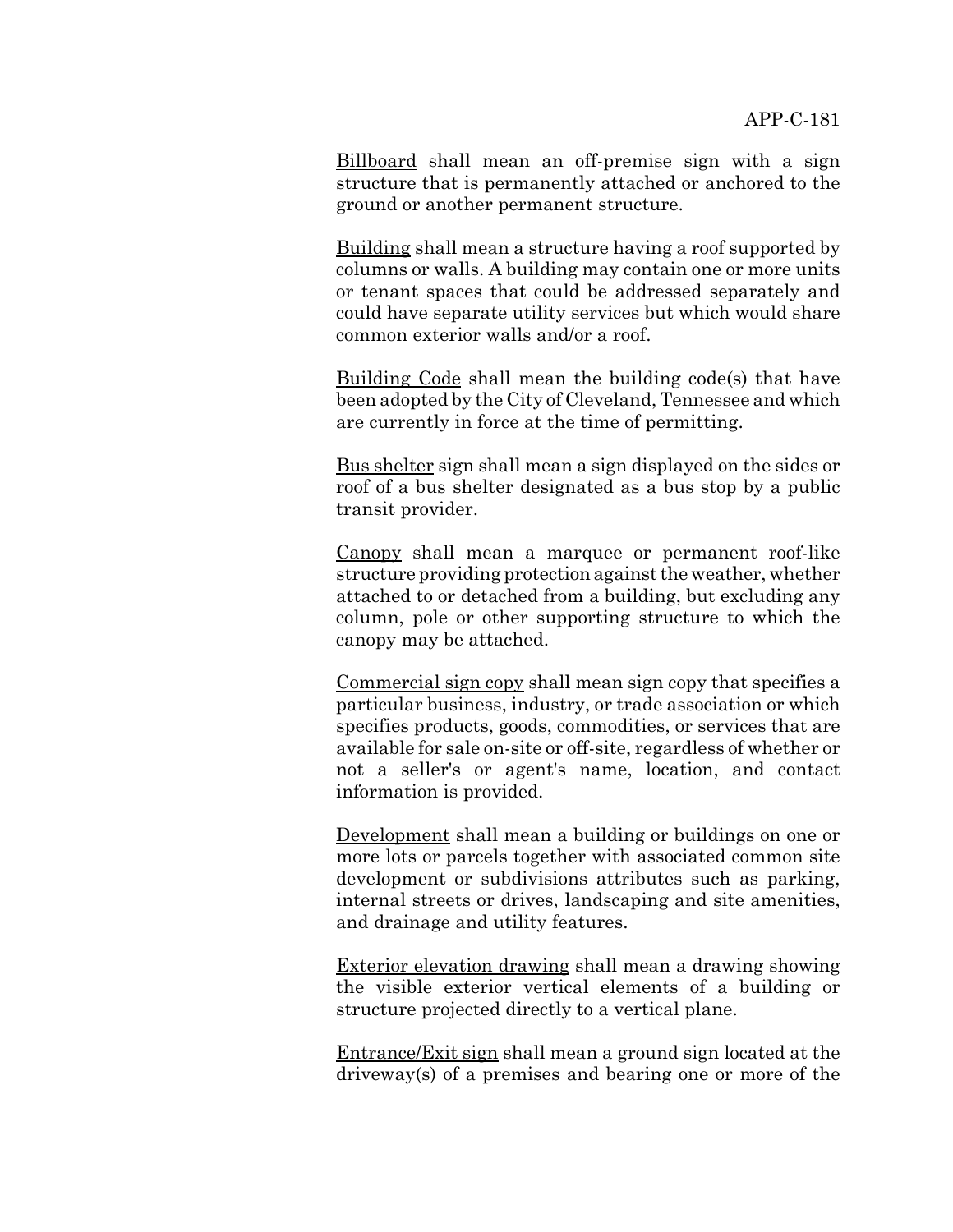words "entrance", "enter", "exit", or "only" as the most prominent sign copy.

Externally lighted sign shall mean a sign that is illuminated by an external artificial light source that is focused on the sign backing or sign copy from a location to the bottom, sides, or top of the sign backing.

Façade shall mean the side of a building below the eaves, and that portion of a building's side that would extend above a portion of the roof, as with a parapet wall or gable-end design, and any mansard on the same building side. A façade shall include the total external surface area of a vertical side of a building, canopy, awning or mechanical equipment used to dispense a product outside a building. A facade shall include that area of a building that would be visible in a single exterior elevation drawing, regardless of any curved surfaces or angles that would be apparent in its exterior walls or other predominantly vertical elements when seen from above in a plan view or in a perspective drawing. The term façade is intended to encompass any windows, doors, awning, canopy, mansard, or other building features visible in the same elevation view.

Ground sign shall mean a sign supported by one or more uprights, posts, or bases placed upon or affixed in the ground and not attached to any part of a building. However, this definition encompasses signs attached to a decorative wing wall, or retaining wall, or similar projection that is not underneath the building roof and that does not enclose an interior space, when such walls or projections are attached to a building. Monument signs and pole signs are types of ground signs.

Incidental sign shall mean an on-premise sign, emblem or decal mounted flush with the facade to which it is attached and not exceeding two (2) square feet in sign area informing the public of goods, facilities or services available on the premises (e.g., a credit card sign, ice machine sign, vending machine sign or a sign indicating hours of business) or an on-premise sign which is affixed to mechanical equipment used to dispense a product and which is less than two (2) square feet in sign area.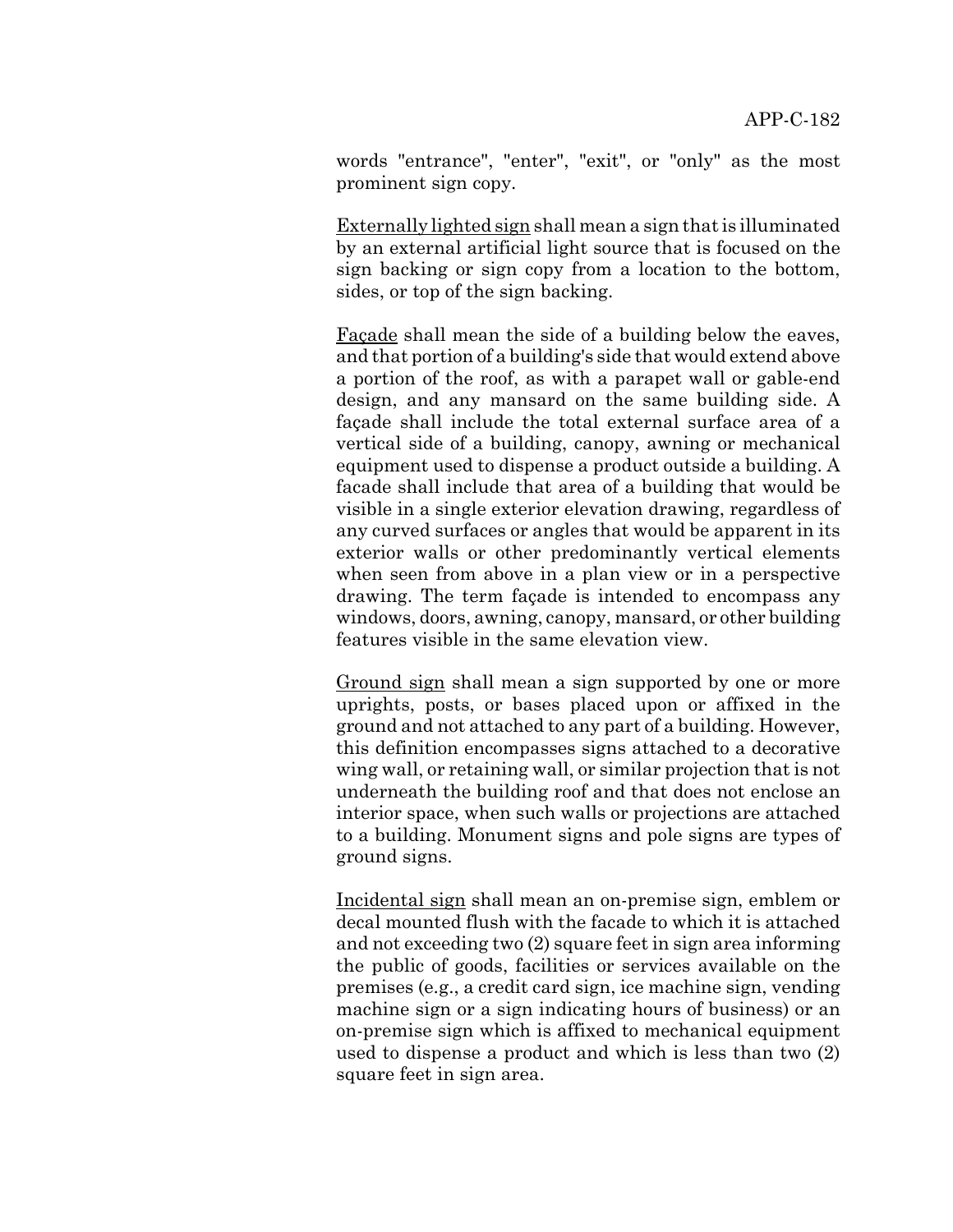Internally lighted sign shall mean a sign wherein the sign backing or sign copy is illuminated by an artificial light source behind it or within an enclosed sign cabinet containing the sign copy, or wherein the sign copy consists of neon tubes or similar material that would cause the sign copy to appear to glow from an internal source.

Kiosk shall mean a message board or message center designed for posting and up-close viewing of messages at eye level by pedestrians who would be within five feet of the posted message.

Land use shall mean three broad categories of land use referred to in this ordinance: residential; non-residential; and vacant. Residential land use refers to developments wherein the land uses consist exclusively of dwelling units (exclusive of bed and breakfast facilities, boarding homes, and various forms of transient lodging regulated by the State of Tennessee) and ancillary amenities such as tennis courts, golf courses, club houses, etc. that are integrated within the residential development. Non-residential land use refers to developments wherein the land uses consist of commercial, industrial, or institutional land uses or one or more of these with or without residential land uses (e.g. upper story loft apartments over ground floor retail). Vacant land consists of lots, parcels, or tracts that are unimproved land or land which may have been cleared, graded, or served with roads or utilities, but on which there are no permanent buildings exclusive of barns, sheds, or similar outbuildings or utility structures such as water tanks or communication towers.

Lighted copy sign shall mean a sign wherein the light source or series of light sources [e.g. light-emitting diode (LED), neon, etc.] are used to form letters or other images in sign copy.

Mansard shall mean the lower portion of a roof with two pitches, including a flat-top roof with a mansard portion.

Mansard sign shall mean any sign attached to the mansard portion of a roof.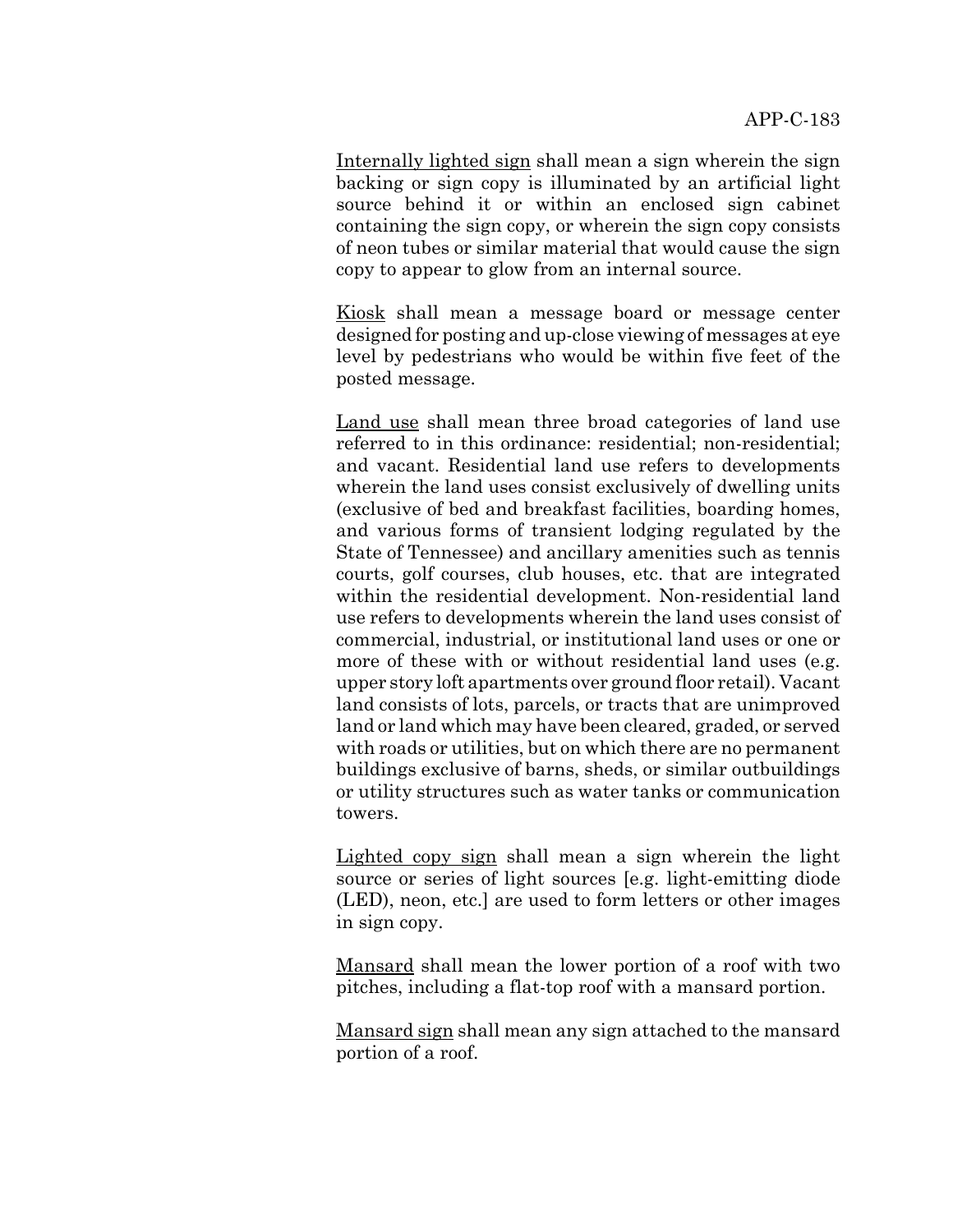Monument sign shall mean ground sign permanently affixed to the ground at its base, supported entirely by a base structure, and not mounted on a pole. Typically, the base of the monument sign is a decorative feature of brick, wood, metal or other material, which is intended to serve as an entry feature or focal point.

Movement shall mean physical movement or revolution up or down, around, or sideways that completes a cycle of change at intervals of less than six (6) seconds, or irregular motion of a physical object such as fluttering or spinning in response to wind or other energy source. Movement shall not include incidental swaying in response to wind loads or other natural conditions that is necessary to support the sign.

Non-commercial sign copy shall mean sign copy that is not commercial sign copy.

Non-residential zoning district shall mean any zoning district where the principally permitted and conditional uses allowed by the zoning ordinance are not primarily residential dwelling units. The zoning districts that are primarily residential are R1, R2, R3, R4, R5, and RA so these would not be non-residential zoning districts.

Off-premise sign shall mean any sign that is not an on-premise sign.

On-premise sign shall mean any sign whose content relates to the premises on which it is located, referring exclusively to the name, location, products, persons, accommodations, services or activities conducted on or offered from or on those premises, or the sale, lease or construction of those premises.

Pole sign shall mean a ground sign that is permanently supported in a fixed location from the ground by a structure of poles, uprights, braces, or other structure not as wide as the sign backing. A pole sign is not supported by a building or a wall-like base structure that is at least as wide as the sign backing.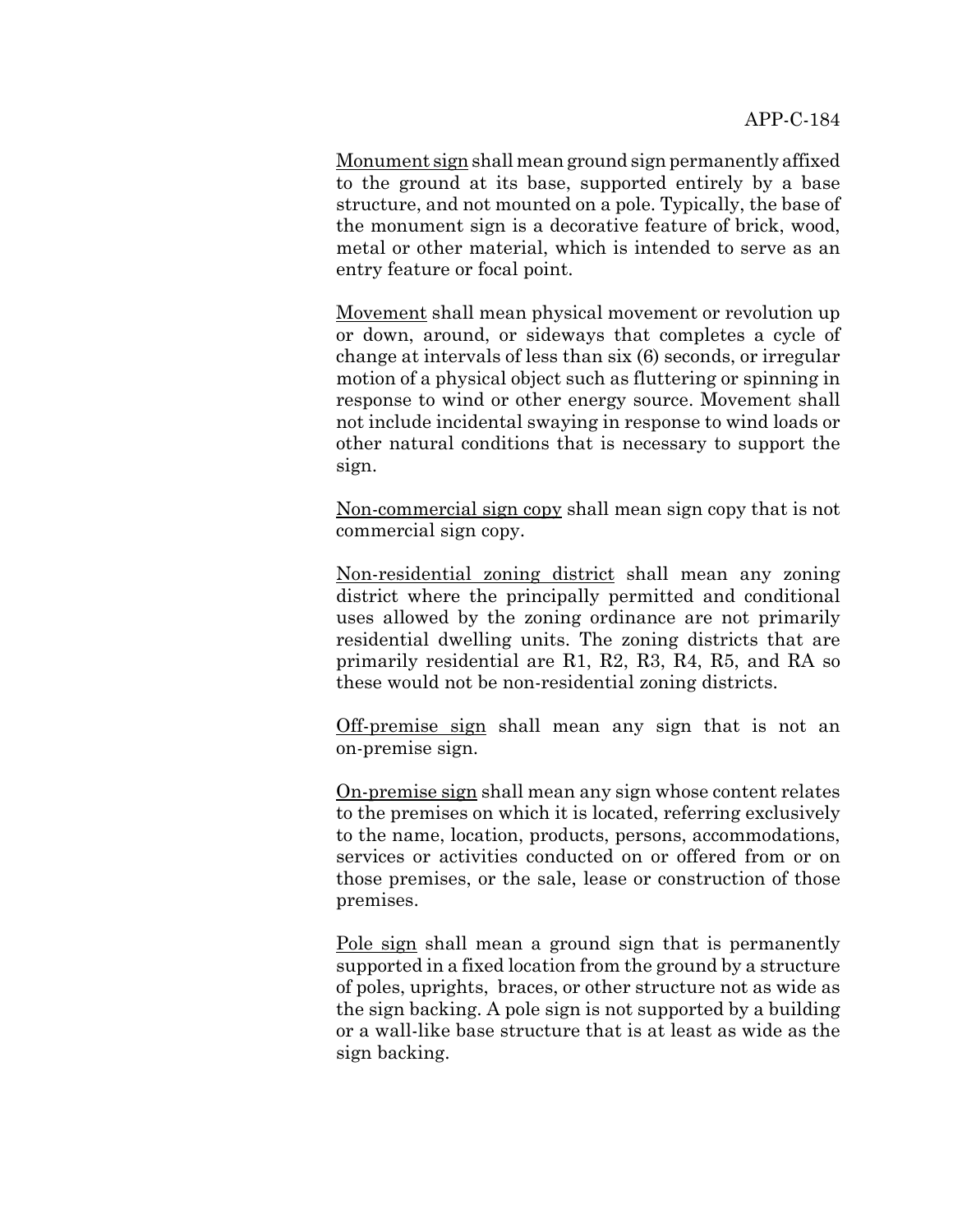Portable sign shall mean any sign which is placed on or affixed to real property in such a manner that its removal would not cause damage to the property or the sign backing or the sign structure. Portable signs are designed to be readily removed or relocated. A portable sign has no mounting hardware that attaches to the building or other portion of the property in a permanent fashion. Examples of portable signs include, but are not limited to, single or multi-faced sandwich boards, wheel-mounted mobile signs, sidewalk and curb signs, banners, balloon signs, yard signs on stakes or rigid wire. For purposes of this ordinance, all portable signs which have four square feet or less of sign backing and which are not designed to incorporate lighting or other electronics shall be classified as Type A portable signs; portable signs which have more than four square feet of sign backing and which are not designed to incorporate lighting or other electronics shall be classified as Type B portable signs; and portable signs which are designed to incorporate lighting or other electronics shall be classified as Type C portable signs.

Premise or premises shall mean all contiguous land in the same ownership and/or control which is not divided by any public highway, street or alley or right-of-way. As part of a dominant parcel of property, premises shall also include a permanent easement to the dominant parcel which (1) connects the dominant parcel to a public right-of-way, (2) is the sole means of ingress and egress to and from a public right-of-way for vehicular traffic to the dominant parcel, and (3) is regularly used for ingress and egress to the dominant parcel by vehicular traffic.

Primary street frontage shall mean the public street from which a residential development has its primary vehicular access by design as evidenced by the width of the entrance or other design features (for a residential subdivision this would be a street to which its internal street network is connected). For developments containing non-residential uses, the primary street frontage will be that street front toward which the front wall of the building(s) is oriented as evidenced by the placement of entryways and other features of the building façade. In most but not all cases for developments containing non-residential uses, the primary street frontage will also be on the street to which the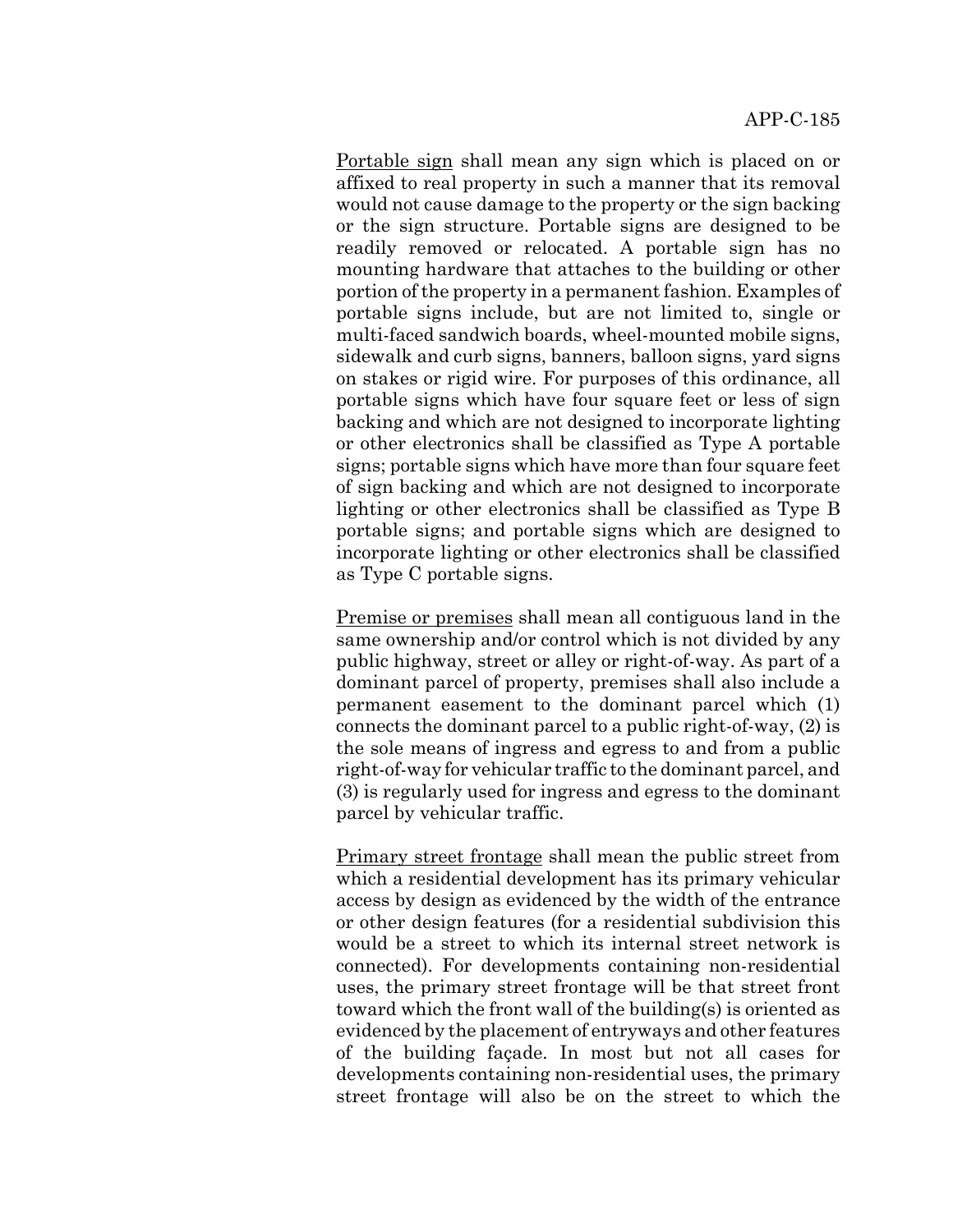development is addressed and the street from which the development has its primary vehicular access.

Projecting sign shall mean an on-premise sign attached to a building, canopy, awning or marquee.

Roof sign shall mean a sign erected over or on, and wholly or partially dependent upon, the roof of any building for support, or attached to the roof in any way.

Sign shall mean a lettered, numbered, symbolic, pictorial, or illuminated visual display designed to identify, announce, direct, or inform that is visible from a public right-of-way, and shall include advertising devices as defined herein.

Sign area measurement shall mean the calculated square footage of sign display area for a given sign where such calculation is done according to the method prescribed by this ordinance.

Sign backing shall mean the rigid (wall, sign board, back-lit sign surface in a sign cabinet, etc.) or non-rigid (as in the case of a banner) material or surface on which the sign copy is displayed. The sign backing is considered to be part of the sign structure and it would be inclusive of the sign display area.

Sign copy shall mean the letters, numbers, symbols, pictures, drawings, logo, or other graphic information within signs.

Sign display area shall mean the area of the sign backing on which sign copy is displayed or could be displayed for a given sign.

Sign envelope shall mean the location within a development or on a lot, parcel, tract, or building(s), or portion of a building(s) over which an allowed number of signs and/or an allowed square foot area of signs of a given type can be allocated. The sign envelope is understood to be inclusive of any height restrictions, setback requirements, and other stated requirements of this ordinance that would affect the location of a given sign of a given type.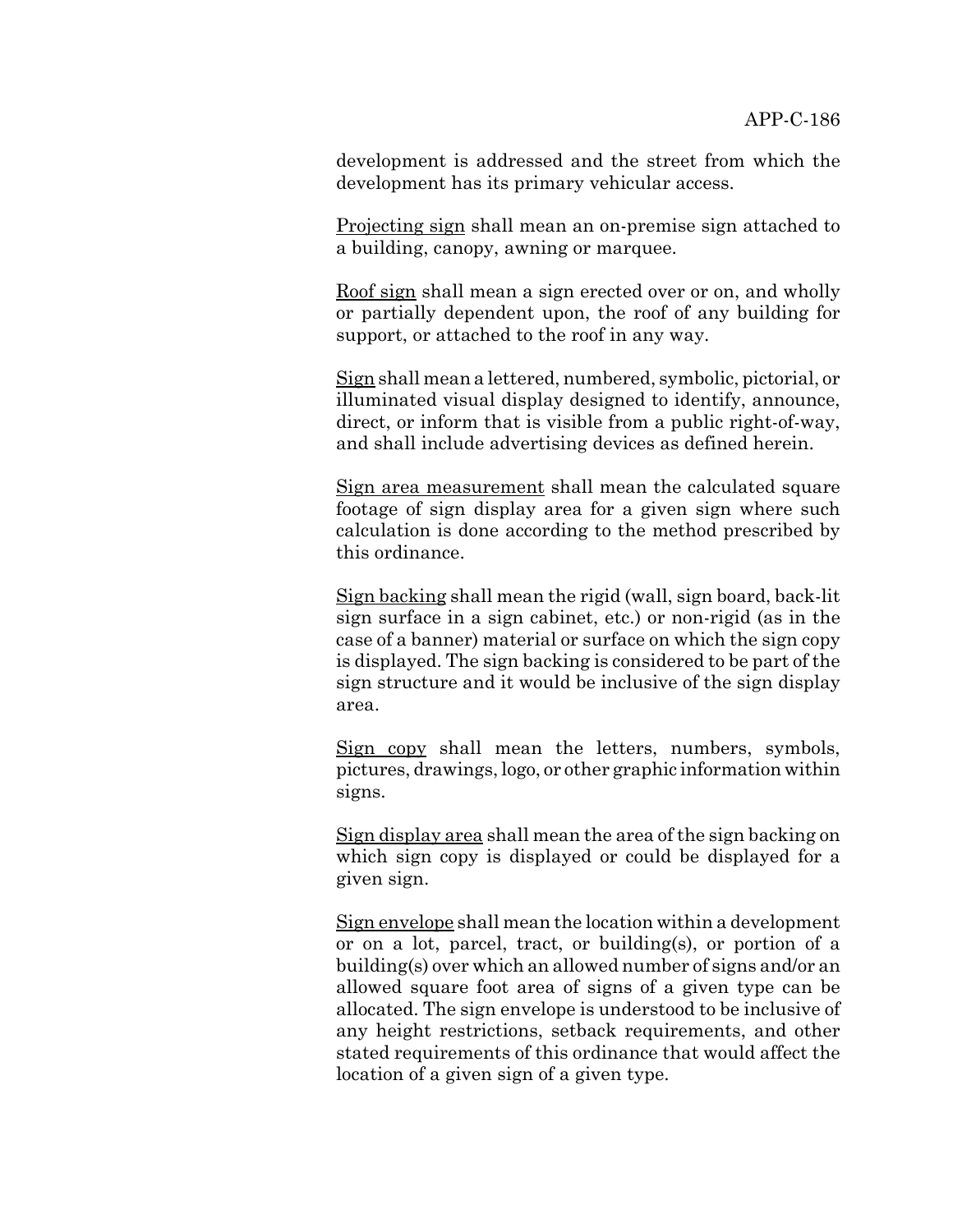Sign face shall mean a sign display area visible in an external elevation drawing such that the sign copy would be in a plane perpendicular to plane of the viewer's line of sight, i.e. the sign display area is viewed straight-on and not at an angle such that copy on more than one side of the sign could be visible if not legible.

Sign structure shall mean the sign backing together with all framework, anchors, cords, chains, wires, poles, bases, foundations, brackets, lighting, electrical connections and apparatus, cabinets, carriage assembly (wheels, axles, etc.), and all other hardware necessary to move, attach, erect, secure, and otherwise display the sign as designed.

Signable square footage shall mean the maximum allowable value for the sign display area measurements of all signs of a given type allowed within a sign envelope.

Sign type shall mean any of the various categories and subcategories of signs that are defined in this ordinance.

Streetscape shall mean the visual aspects of what is contained in the public right-of-way and the immediately surrounding land to a depth of 20 feet from the right-of-way, and including elements such as landscaping, utilities, sidewalks, street furniture, and other functional and ornamental design elements within or immediately adjacent to the streetscape.

Street furniture sign shall mean any sign incorporated into or posted upon any street furnishing or fixture in any public right-of-way for motorized and non-motorized travel including streets, sidewalks, greenways, and areas within public parks. Examples of street furniture signs in public right-of-ways and public parks would include, but are not limited to, signs displayed in such areas on benches, shelters, trash receptacles, and fences.

Travel sign shall mean a sign placed within a public right-of-way or authorized to be placed within or within 5 feet of a public right by an official government agency charged with maintaining the aforesaid public right -of-way. Travel signs include signs described in the Uniform Manual of Traffic Control Devices and other signs primarily for